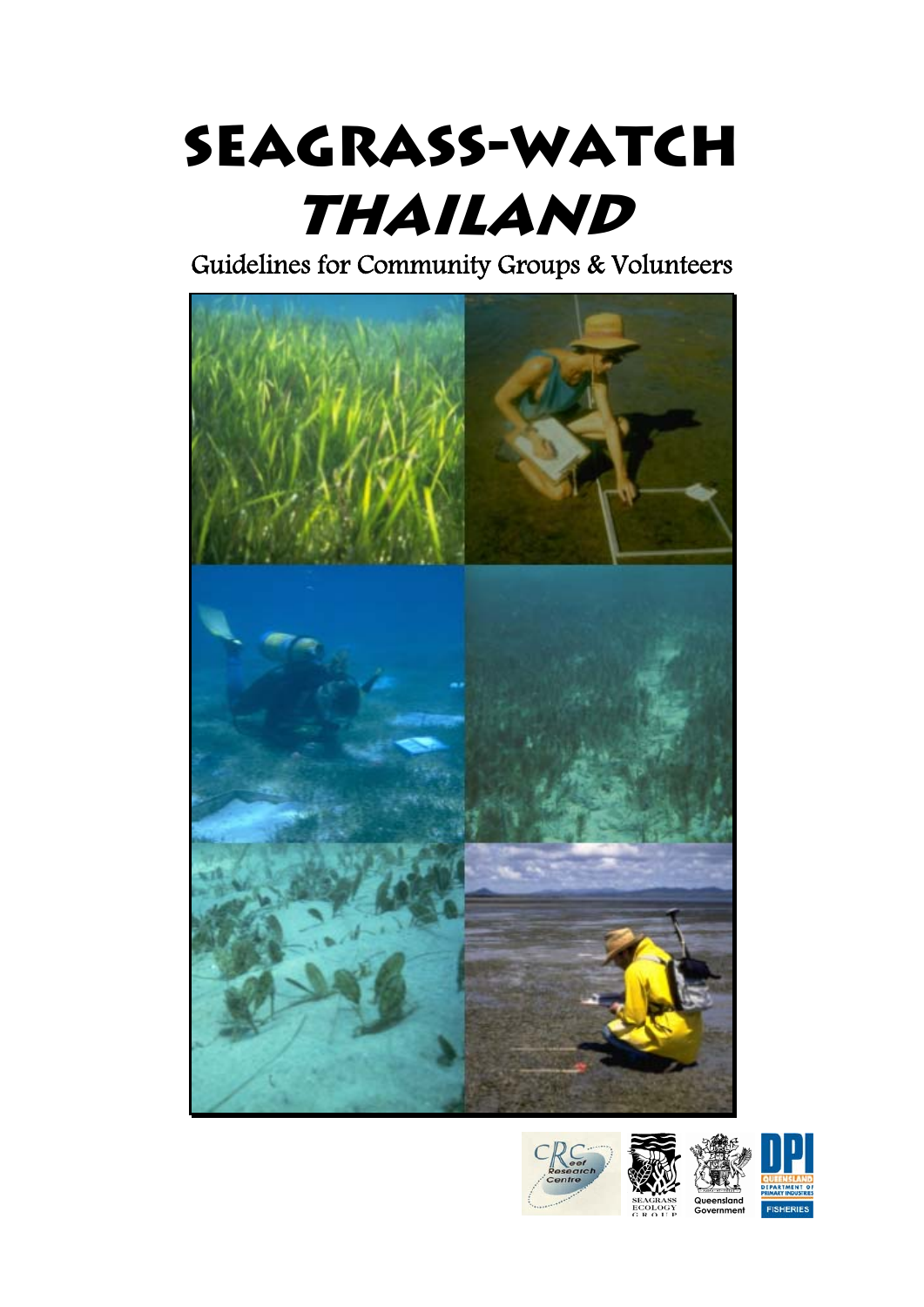**Correct citation:**

McKenzie, L.J., Coles, R.G. and Lee Long, W.J. (1998) **SEAGRASS-WATCH THAILAND**: Guidelines for *community groups and volunteers.* (QDPI, Cairns). 120pp.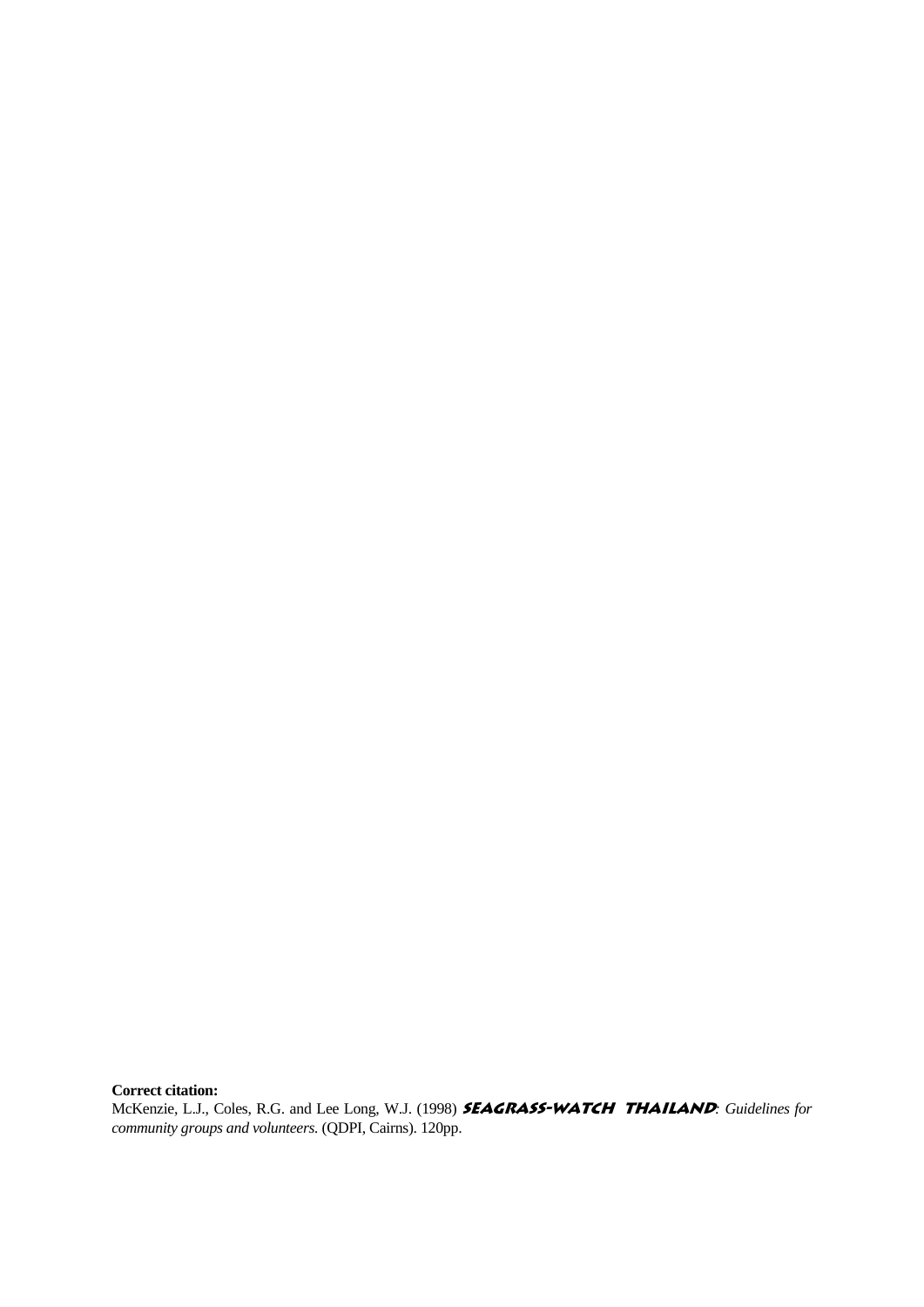# **Overview**

**SEAGRASS-WATCH** is a new program being developed by the Seagrass Ecology Group (Queensland Department of Primary Industries, Northern Fisheries Centre, Cairns). The program is being developed with the assistance of community groups and volunteers.

The ultimate aim of the **SEAGRASS-WATCH** program is to collect information on changes in seagrass meadow characteristics (eg., area, position & depth of habitat, seagrass species and composition, estimates of biomass, presence of dugong feeding trails, notes on other fauna and possible impacts). The specific methodologies for the **Seagrass-Watch** program will be developed with co-operation of community groups, volunteers and government departments.

**SEAGRASS-WATCH** programs will establish a reliable early warning system on the status of our seagrass resources, and a broad measure of changes in these resources.

The aim of the training exercise is to give community groups & volunteers an understanding of the principles behind the techniques which are being proposed for the **SEAGRASS-WATCH** program. The success of the participants in the training program will dictate the methods that are adopted. We envisage that the methods that are finally used in the program will be modifications from what participants will experience during the training exercises.

The following information is provided as

- a training guide and
- a basis from which a monitoring manual can be developed.

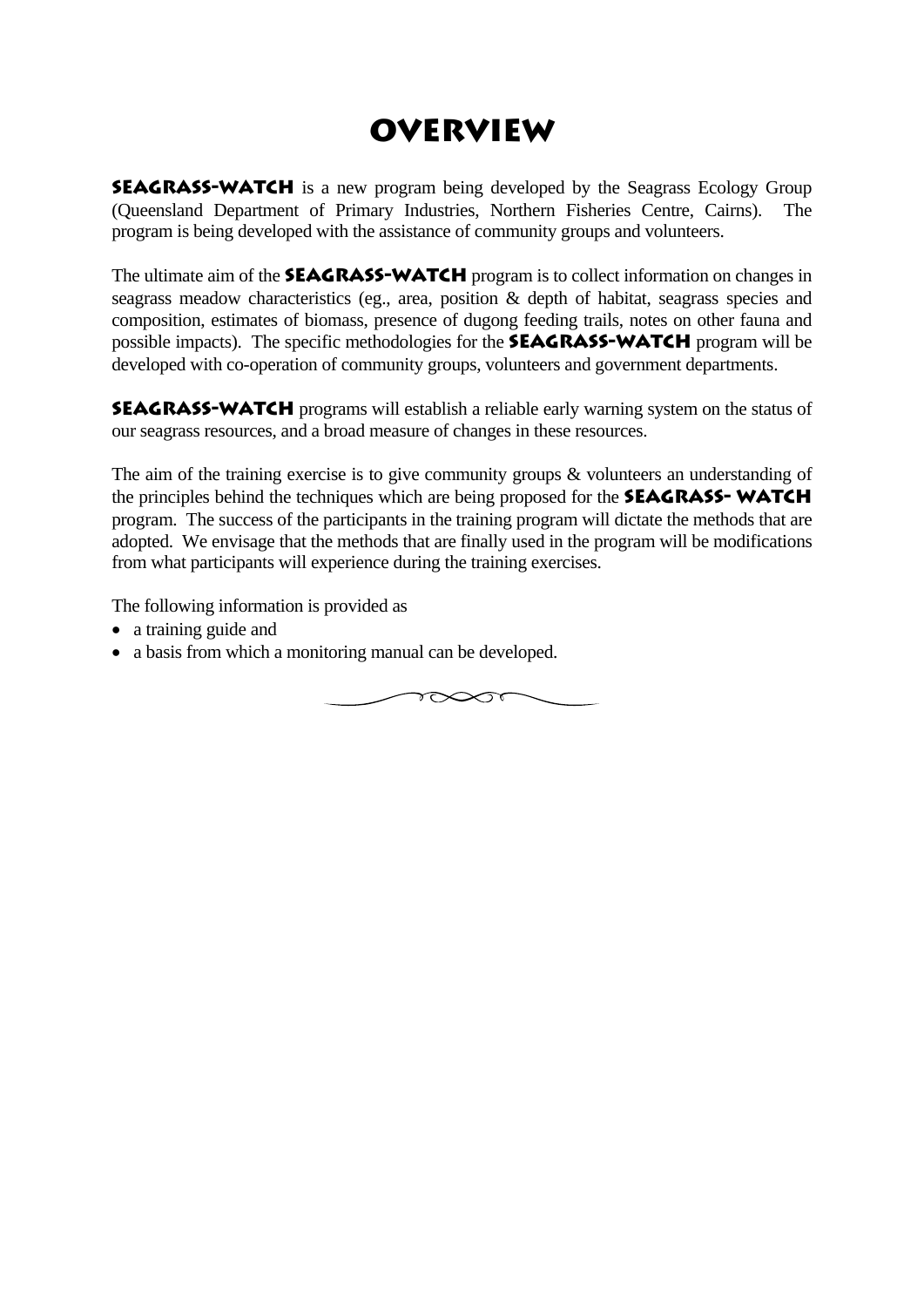# **General Introduction**

Seagrasses are angiosperms (flowering plants) more related to terrestrial lilies and gingers than to true grasses. They grow in sediment on the sea floor with erect, elongate leaves and a buried root-like structure (rhizomes). There are only 58 described species of seagrasses worldwide, within 12 genera, 4 families and 2 orders. There are several genera of seagrasses in Queensland, *Cymodocea, Enhalus, Halodule, Halophila, Syringodium, Thalassia, Zostera and Thalassodendron*. The small number of species however, does not reflect the importance of seagrass ecosystems which provide a sheltered, nutrient-rich habitat for a diverse flora and fauna.

Seagrasses are unique amongst flowering plants in that all but one genus, *Enhalus*, can live entirely immersed in seawater. *Enhalus* plants must come to the surface to reproduce, all others can flower and be pollinated under water. Adaptation to a marine environment imposes major constraints on morphology and structure. The restriction to seawater has also influenced geographic distribution and speciation.

Seagrass meadows occur in most shallow, sheltered soft-bottomed marine coastlines and estuaries of the world. These meadows may be monospecific or may consist of multispecies communities of up to 12 species.

Seagrass meadows physically help to reduce wave and current energy, help to filter suspended sediments from the water and stabilise bottom sediments. The habitat complexity within seagrass meadows enhances the diversity and abundance of animals. Seagrasses on reef flats and near estuaries are also nutrient sinks,



*Taxonmic classification of Queensland's seagrasses.*

buffering or filtering nutrient and chemical inputs to the marine environment. The high primary production rates of seagrasses are closely linked to the high production rates of associated fisheries. These plants support numerous herbivore- and detritivore-based food chains, and are considered as very productive pastures of the sea. The associated economic values of seagrass meadows are also very large, although not always easy to quantify.

Seagrass/algae beds are rated the 3rd most valuable ecosystem globally (on a per hectare basis), only preceded by estuaries and swamps/flood-plains. The average global value of seagrasses for their nutrient cycling services and the raw product they provide has been estimated at <sup>1994</sup>US\$ 19,004 ha<sup>-1</sup> yr<sup>-1</sup> (Costanza *et al.* 1997). This value would be significantly greater if the habitat/refugia and food production services of seagrasses were included. In seagrasses meadows of western Cairns Harbour for example, the estimated landed value of the three major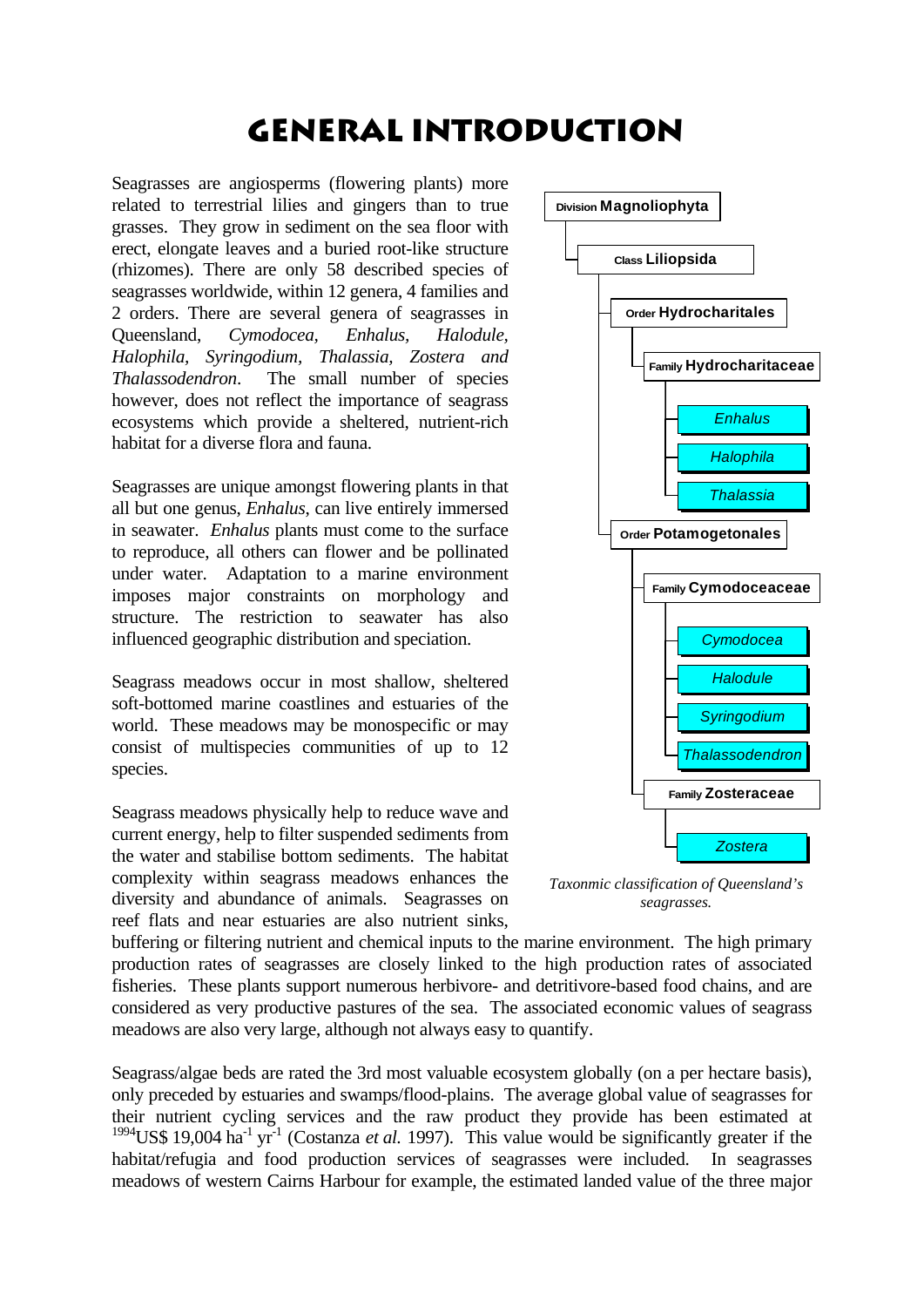commercial penaeid prawns (*Penaeus esculentus, P. semisulcatus* and *Metapenaeus endeavouri*) WAS <sup>1992</sup>AUS\$3,687 ha<sup>-1</sup> yr<sup>-1</sup> (Watson, R.A., Coles, R.G., and Lee Long, W.J. (1993). Simulation estimates of annual yield and landed value for commercial penaeid prawns from a tropical seagrass habitat, northern Queensland, Australia. *Australian Journal of Marine and Freshwater Research*. **44(1)**, 211-220.)

Tropical seagrass meadows vary seasonally and between years. The potential for widespread seagrass loss has been well documented. The causes of loss can be natural such as cyclones and floods, or due to human influences such as dredging, agricultural runoff, industrial runoff or oil spills.

Destruction or loss of seagrasses has been reported from most parts of the world, often from natural causes, eg "wasting disease", or high energy storms. More commonly destruction has resulted from human activities, eg. as a consequence of eutrophication or land reclamation and changes in land use. Anthropogenic impacts on seagrass meadows are continuing to destroy or degrade coastal ecosystems and decrease their yield of natural resources.

It is important to document seagrass species diversity and distribution and to identify areas requiring conservation measures to prevent significant areas and species being lost.

In order to determine the importance of seagrass ecosystems and to detect changes that occur through perturbations (man-made and natural), it is necessary to first map the distribution and density of existing seagrass meadows. These maps must be monitored to determine natural variability in the extent of seagrasses (e.g. seasonal dieback) before estimates of loss or gain due to perturbation can be made. Coastal management agencies need to know what levels of change are likely to be ecologically or economically important, and sampling designs for baseline and monitoring surveys need to be sufficient to measure changes that are statistically significant.

Spatial and temporal changes in seagrass abundance and species composition must be measured and interpreted with respect to prevailing environmental conditions. These may need to be measured seasonally, monthly, or weekly, depending on the nature of their variability, and the aims of the study. Physical parameters important to seagrass growth and survival include light (turbidity, depth), sediment type and chemistry, and nutrient levels.

Detailed studies of changes in community structure of tropical seagrass communities are essential to understand the role of these communities and the effects of disturbance on their composition, structure and rate of recovery. Seagrass meadows should be mapped as a first step towards understanding these communities.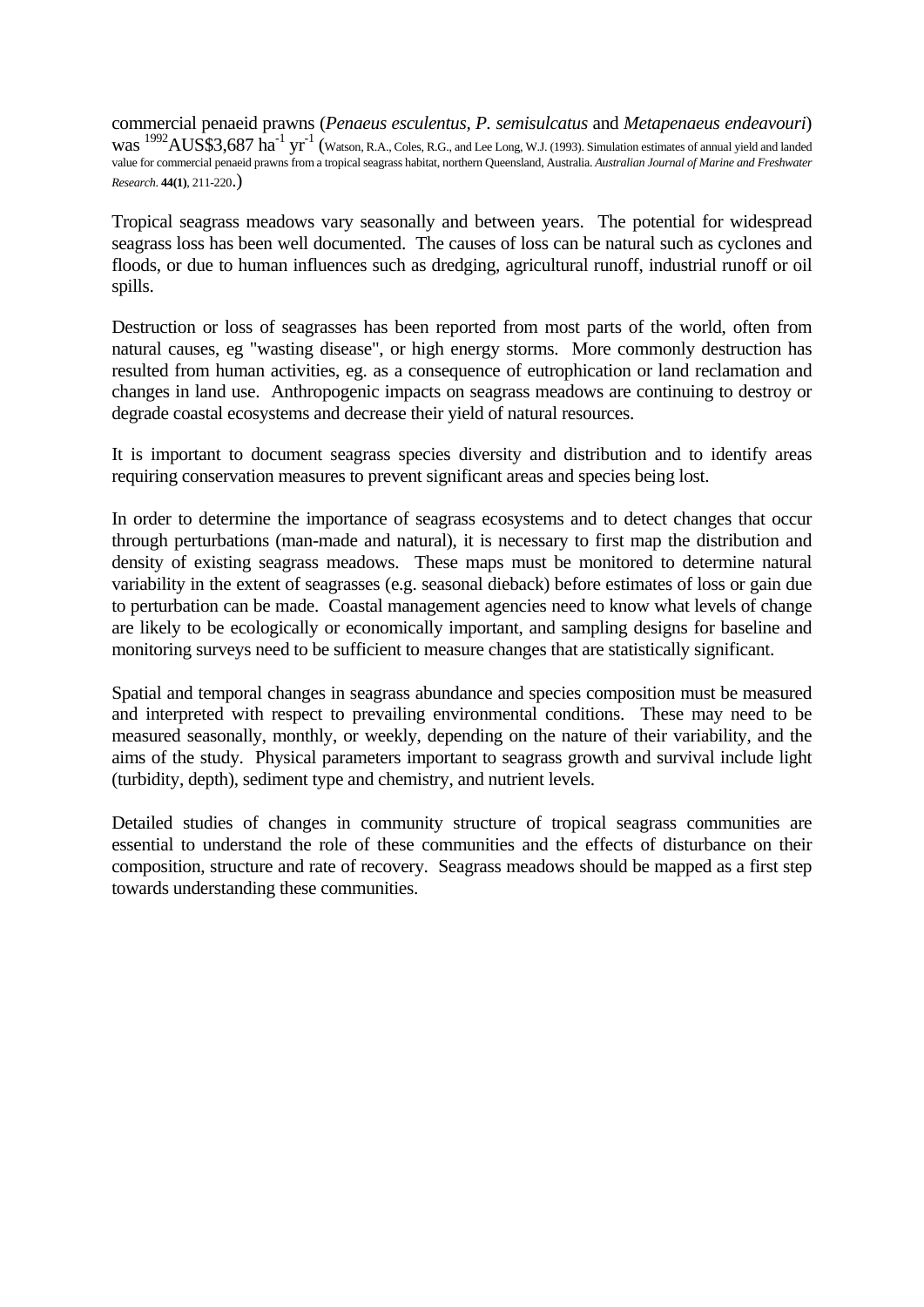# **Field Training exercise**

### **We would first like you to sign the attendance sheet with your name and address.**

### **A short talk will be given prior to the field exercise**



In this exercise you will learn how to estimate seagrass biomass using the method of **Mellors (1991).** This method visually estimates above-ground dry weight biomass. The method calibrates these standing crop estimates against a set of pre-selected quadrats which are harvested at the end of the exercise. The visual technique is more precise than some traditional harvesting methods due to the larger number of replicates that can be taken.

### **you will need the following equipment.**

- $\Box$  Quadrat (50 centimetre x 50 centimetre).
- $\square$  Clipboard with pre-printed data sheets on A4 size underwater paper. The sheets are attached to the and kept as a permanent record.
- $\Box$  Pencils.
- Waterproof labels. Pre-printed labels ensure that all essential data are recorded for each sample.
- $\Box$  Plastic bags for seagrass samples
- $\Box$  50-100 metre fibreglass measuring tapes.
- $\square$  Dive knife.
- $\square$  Diver's mesh bags.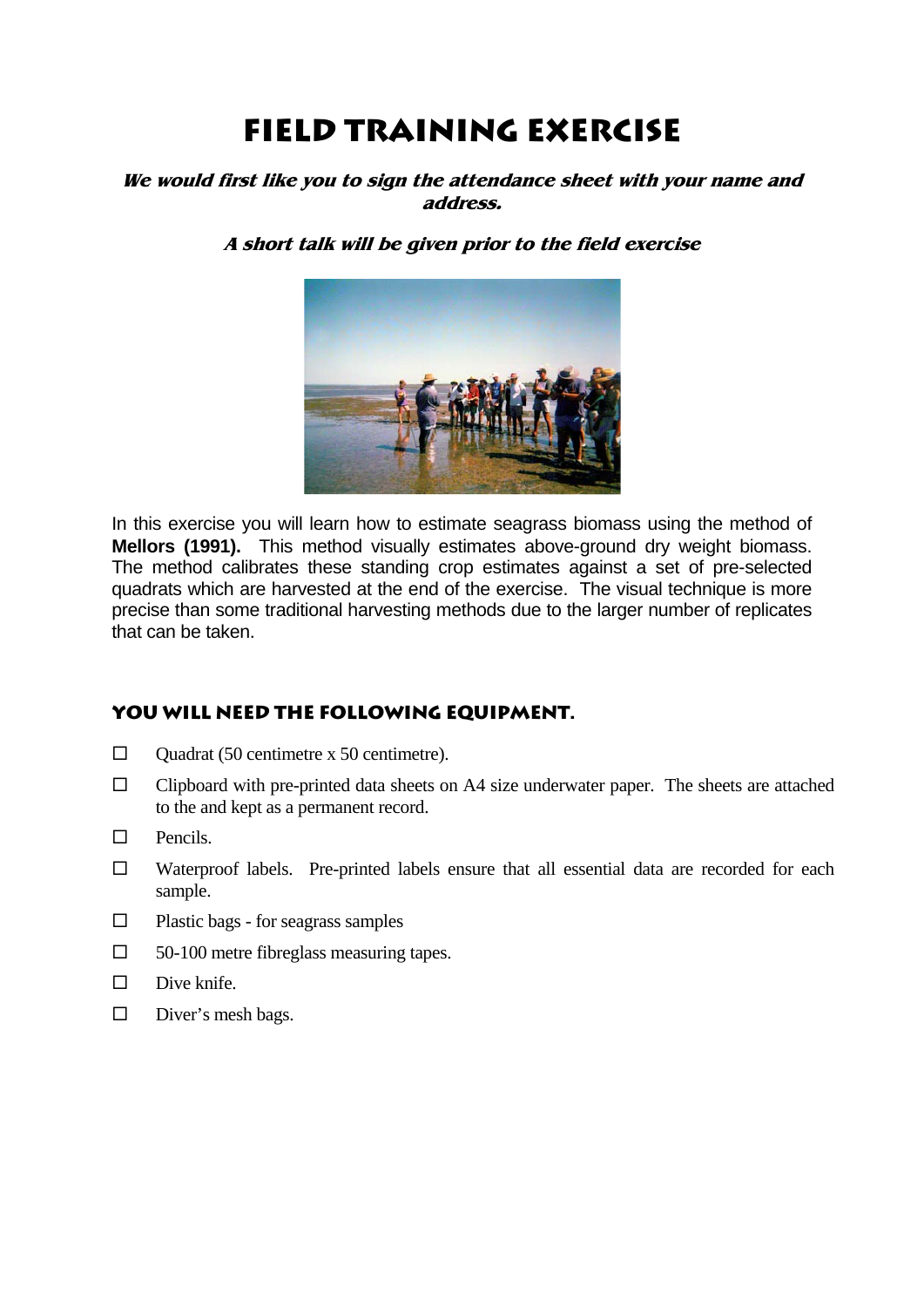### **General Procedure**

**As a group, we will first set up 5 reference quadrats.** 

1. Select **5 reference quadrats,** we will help!. The quadrats should represent the range of seagrass biomass (most to least) likely to be encountered during sampling.

Remember to estimate **dry weight biomass** and not percent cover. must consider the area of bare ground between plants, plant height and the moisture content of each species.

- 2. Rank the 5 reference quadrats on a linear scale, 1 (least) to 5 (most).
- 3. Select the reference quadrats for Rank 1 and Rank 5 first, followed by Rank 3, and finally Rank 4 and Rank 2.



| Rank | <b>Estimate</b>                |
|------|--------------------------------|
| 0    | nil                            |
| 1    | least                          |
| 2    | half-way between Ranks 1 and 3 |
| 3    | half-way between Ranks 1 and 5 |
| 4    | half-way between Ranks 3 and 5 |
| 5    | most                           |

- 4. The reference quadrats must be agreed to by all observers (*photograph for future reference*).
- 5. Leave the reference quadrats in place until the entire exercise is completed.

### **We will now set up the transect and survey the seagrass meadow.**

- 1. Select the position for a transect after a visual survey of the area, we will help!. The transect should be representative of the entire seagrass area.
- 2. Record the position of the transect on a map if you have one. The origin (inshore end) of the transect is the most useful reference.
- ) *The length of the transect will depend on the size of the seagrass meadow, and should extend to outer limits of the bed (where the seagrass disappears).*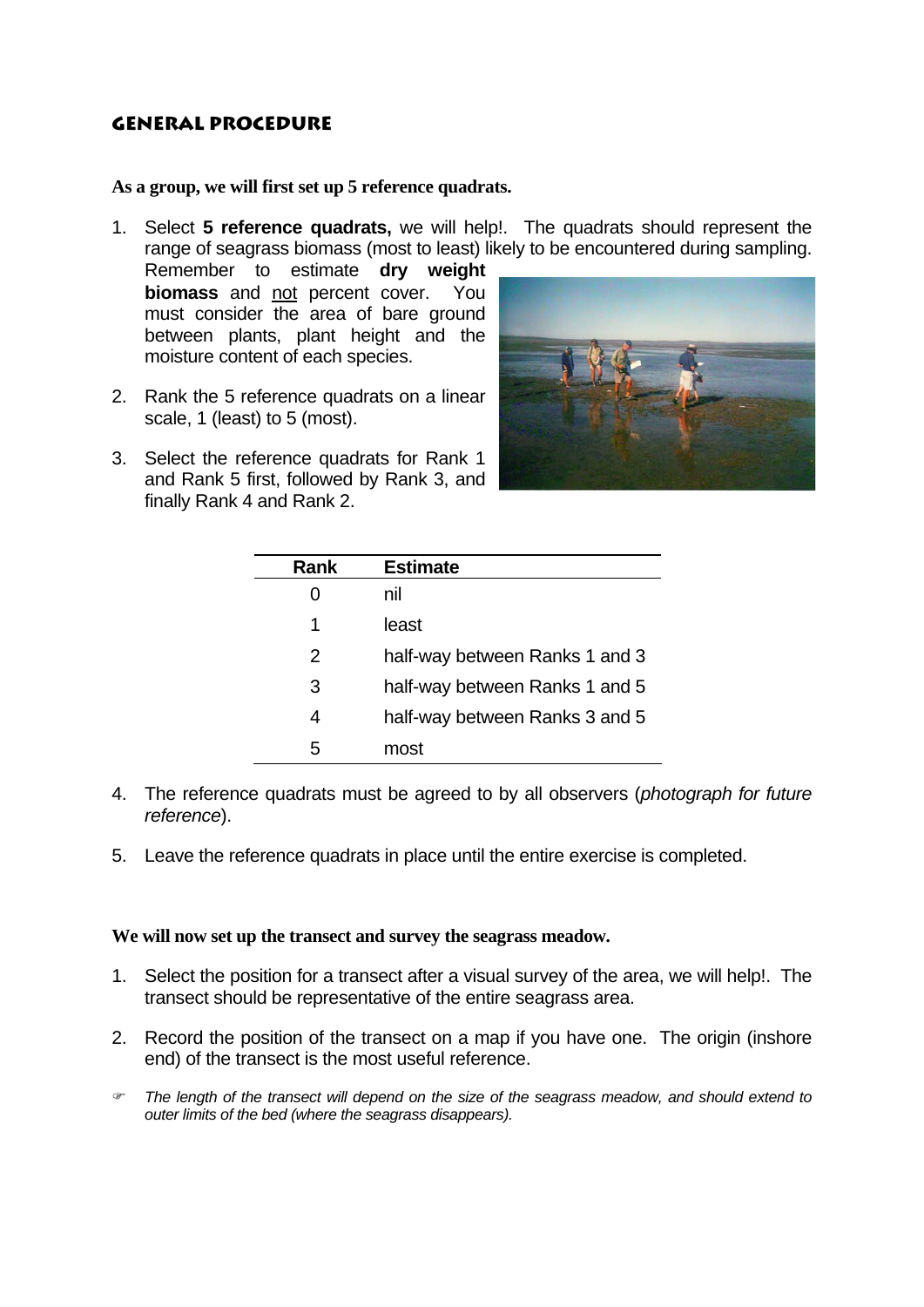- 3. The transects should be separated from each other by a reasonable distance (50 to 100 metres).
- 4. Starting at the transect origin, haphazardly toss 3 quadrats within an area of approximately 5 metre radius.
- 5. For each quadrat, first estimate (rank) the aboveground biomass as per the 5 reference quadrats (*you may want to check to refresh your memory*). Then determine the seagrass species present and their respective percent covers. Record all data legibly onto the data sheets provided.
- 6. Record the sediment code and write any comments if any (eg. lots of algae, 5% live coral).
- 7. Proceed along the transect recording the ranks of 3 quadrats at each site. Sites should be taken at regular intervals (usually 20 metres) along the transect, so that gradients in community structure are described.
- ) *In a large uniform (homogeneous) seagrass meadow which extends out from the shore for more than 100 metres, the sample interval may be every 15 to 20 metres. In mixed (heterogeneous) meadows, intervals may be less than 5 metres.*
- 8. Collect a voucher specimen of each seagrass species you encounter (only 1 or 2 shoots which have the leaves, rhizomes and roots intact). Label each specimen clearly and bag.
- 9. When you have completed the transect, check with Rob, Warren or Len.





### **We will now calibrate your seagrass ranks.**

1. You will be provided with photographs of seagrass quadrats (labelled **A** to **I)**. Rank the above-ground biomass of the seagrass in each photograph, and record on the **calibration data sheet**.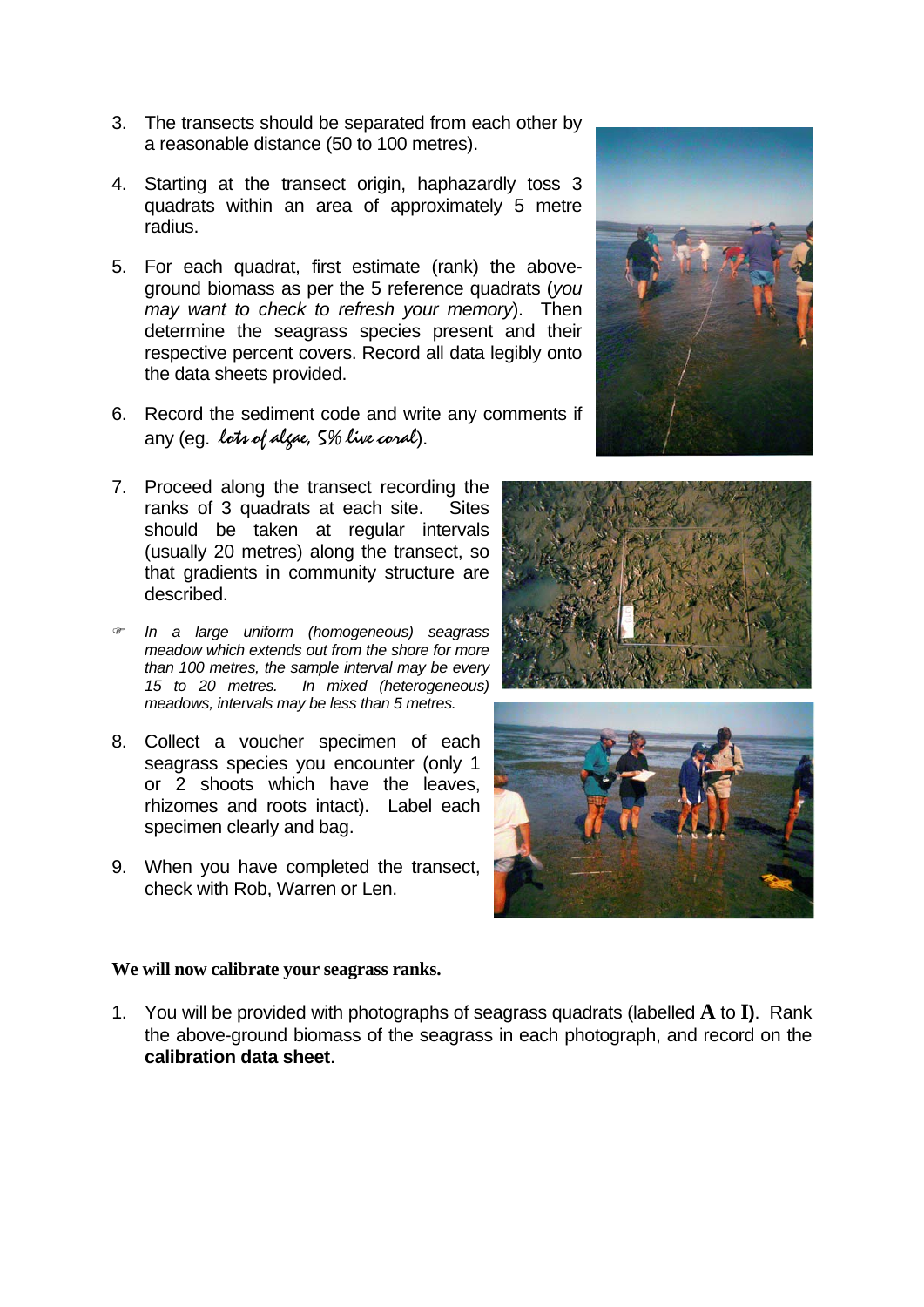- 2. As a group, we will select 10 quadrats at the completion of the surveys, which represent the ranks (1 to 5) encountered along the transect. These 10 **calibration quadrats** cover the range of biomasses at the location.
- 3. Rank the above-ground biomass of the seagrass within each of the labelled calibration quadrats, the same as you did when surveying along the transect.



- 4. Photograph each of the calibration quadrats for future reference (ensure that each quadrats label is clearly visible).
- 5. Dig up all the seagrass from the 10 representative quadrats, for calibration of the rank estimates. First cut around the inner edge of each quadrat using a dive knife and then carefully loosen the vegetation inside the quadrat. Collect all the vegetation inside the quadrat (including roots and rhizomes).
- 6. Place the seagrass from each quadrat inside a separate plastic bag with a waterproof label clearly identifying the sample number.



7. Take the seagrass samples back to the laboratory for analysis.

**Remember, the laboratory exercise is where you will learn how your data will be used to aid management. See you there!**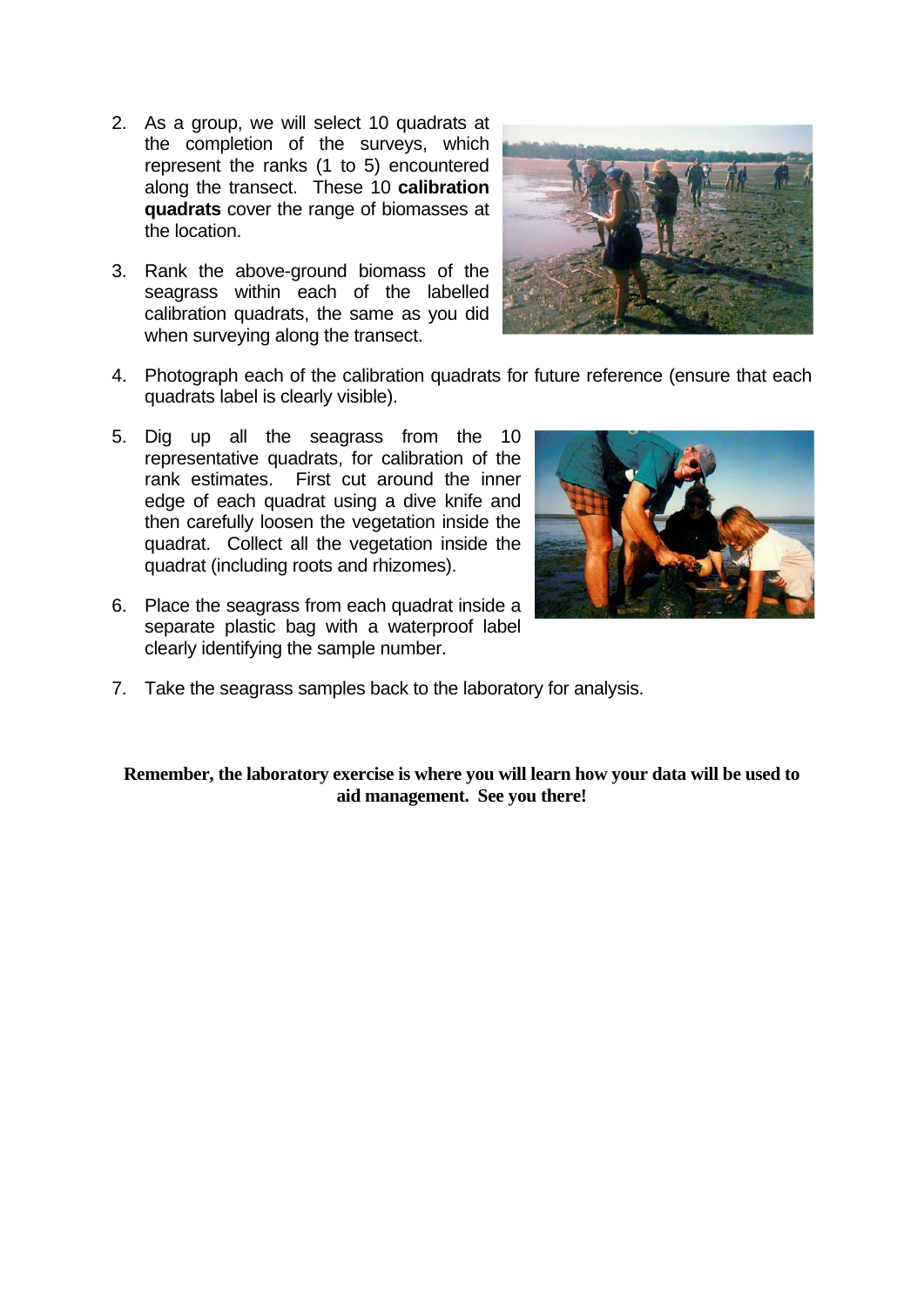| Trainee name: J Citizen               |              |                |                                                                                                                                                                                                                                                                                                                                                                                                     | Date: 1 April 1998 |                |
|---------------------------------------|--------------|----------------|-----------------------------------------------------------------------------------------------------------------------------------------------------------------------------------------------------------------------------------------------------------------------------------------------------------------------------------------------------------------------------------------------------|--------------------|----------------|
| <b>Transect number:</b> $\frac{7}{2}$ |              |                |                                                                                                                                                                                                                                                                                                                                                                                                     |                    |                |
| <b>Distance</b>                       | Ouad         | <b>Biomass</b> | Seagrass species codes: CR= Cymodocea rotundata, CS= Cymodocea serrulata, EA= Enhalus acoroides,<br>HB= Halophila beccarii, HD= Halophila decipiens, HM= Halophila minor, HO= Halophila ovalis, HP= Halodule<br>pinifolia, HU= Halodule uninervis, SI= Syringodium isoetifolium, TH= Thalassia hemprichii.<br>Sediment codes: M=Mud, S=Sand, CS=Coarse Sand, G=Gravel<br>Seagrass species / % cover | <b>Sediment</b>    | <b>Comment</b> |
|                                       |              |                |                                                                                                                                                                                                                                                                                                                                                                                                     |                    |                |
| (Site)                                | 1            | rank           | for each species                                                                                                                                                                                                                                                                                                                                                                                    | code               |                |
| $\Omega$                              | $\mathbf{2}$ | 1.3<br>2.5     | HO/90 HU/10<br>HU/40 HO/60                                                                                                                                                                                                                                                                                                                                                                          | M<br>M             | lots of algae  |
|                                       | 3            | 19             | HO/90 HU/10                                                                                                                                                                                                                                                                                                                                                                                         | M                  |                |
|                                       | 1            | 2.1            | HU/30 HO/70                                                                                                                                                                                                                                                                                                                                                                                         | M/S                |                |
| 20m                                   | 2            | 2.3            | HU/40 HO/60                                                                                                                                                                                                                                                                                                                                                                                         | M/S                |                |

<u> 1989 - Johann Barbara, martxa alemaniar a</u>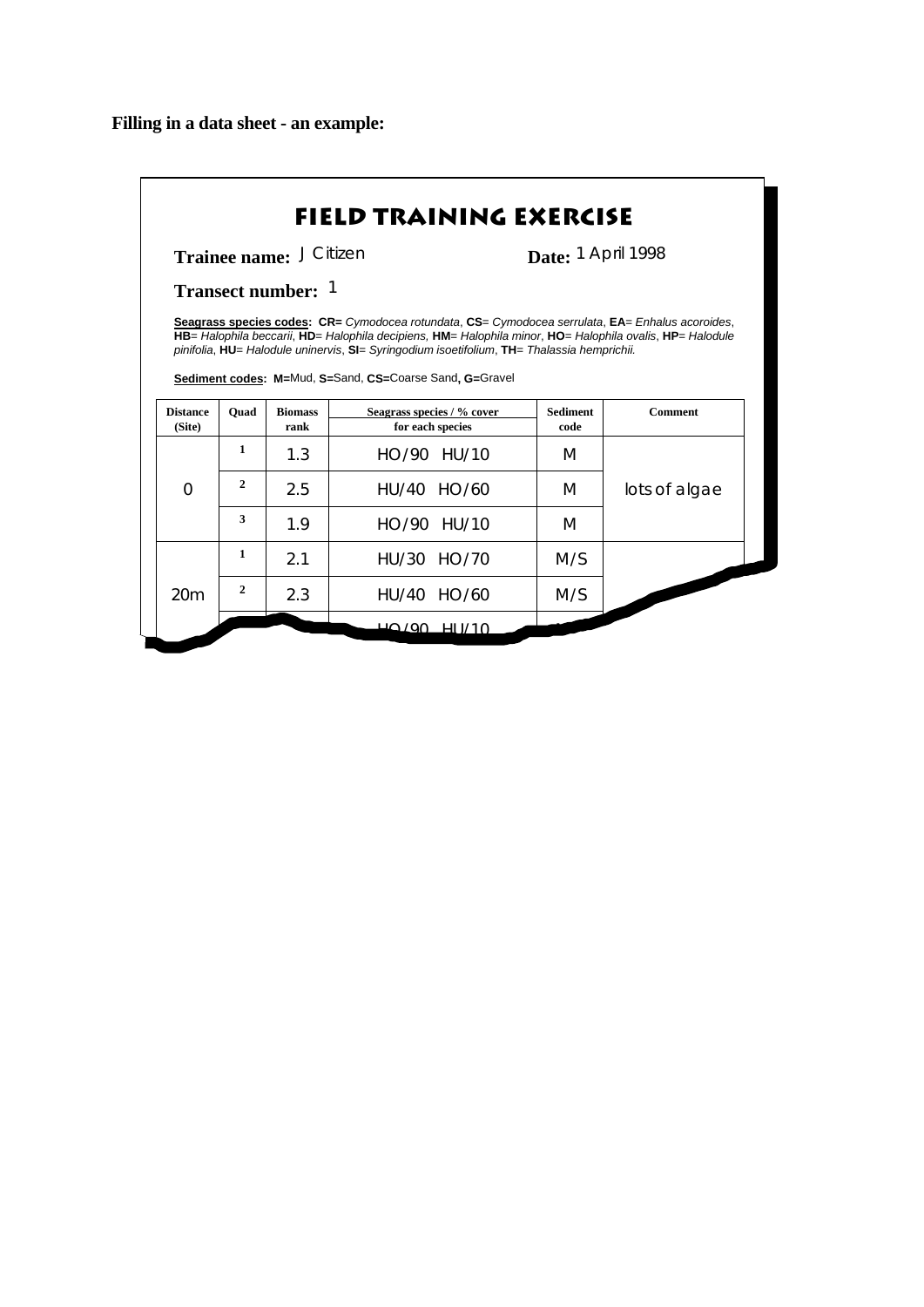# **Laboratory exercise**

### **The laboratory exercise follows directly on from the field exercise.**

In the lab you will learn how to measure seagrass biomass, how to identify seagrass species using a taxonomic key, how to make a seagrass press specimen and how the data you collected is analysed and interpreted.

### **To determine above-ground seagrass biomass:**

- 1. Process each calibration quadrat sample one at a time.
- 2. Rinse the seagrass sample from each quadrat in water, and work on sample in sorting tray. Always keep the label with the sample.
- 3. Clean any attached debris (sediment) off the samples.
- 4. Separate sample into above-ground (leaves, stems & sheaths) and below-ground (roots & rhizomes) portions. Check with Rob, Warren or Len if unsure.
- 5. Blot above-ground portion of sample dry with paper towel, place in labelled paperbag/dish and weigh (wet weight in grams to 2 decimal places). Record the wet weight on data sheet.
- 6. Blot below-ground portion of sample dry and weigh (wet weight in grams to 2 decimal places). Record wet weight on data sheet.
- 7. To measure the dry weight of above & below-ground portions, place the labelled paper bag or dish in an oven at 40 to 50 'C to constant weight (dry weight in grams).

### **Seagrass taxonomy and pressing a seagrass specimen for the herbarium collection:**

- 1. Wash voucher seagrass specimen and carefully remove any debris or epiphytes.
- 2. Identify specimen to species level if possible with taxonomic keys provided. Most of the morphological characters used can be seen with the naked eye. A hand lens is useful for some minute (microscopic) features.
- 3. Layout specimen on a clean sheet of white paper, spreading leaves and roots to make each part of the specimen distinct.
- 4. Place specimen label on lower right hand corner of paper (label must include location, lat/long, depth, %cover, substrate, other species present, collector and comments).
- 5. Place another clean sheet of paper over the specimen, then place between several sheets of newspaper.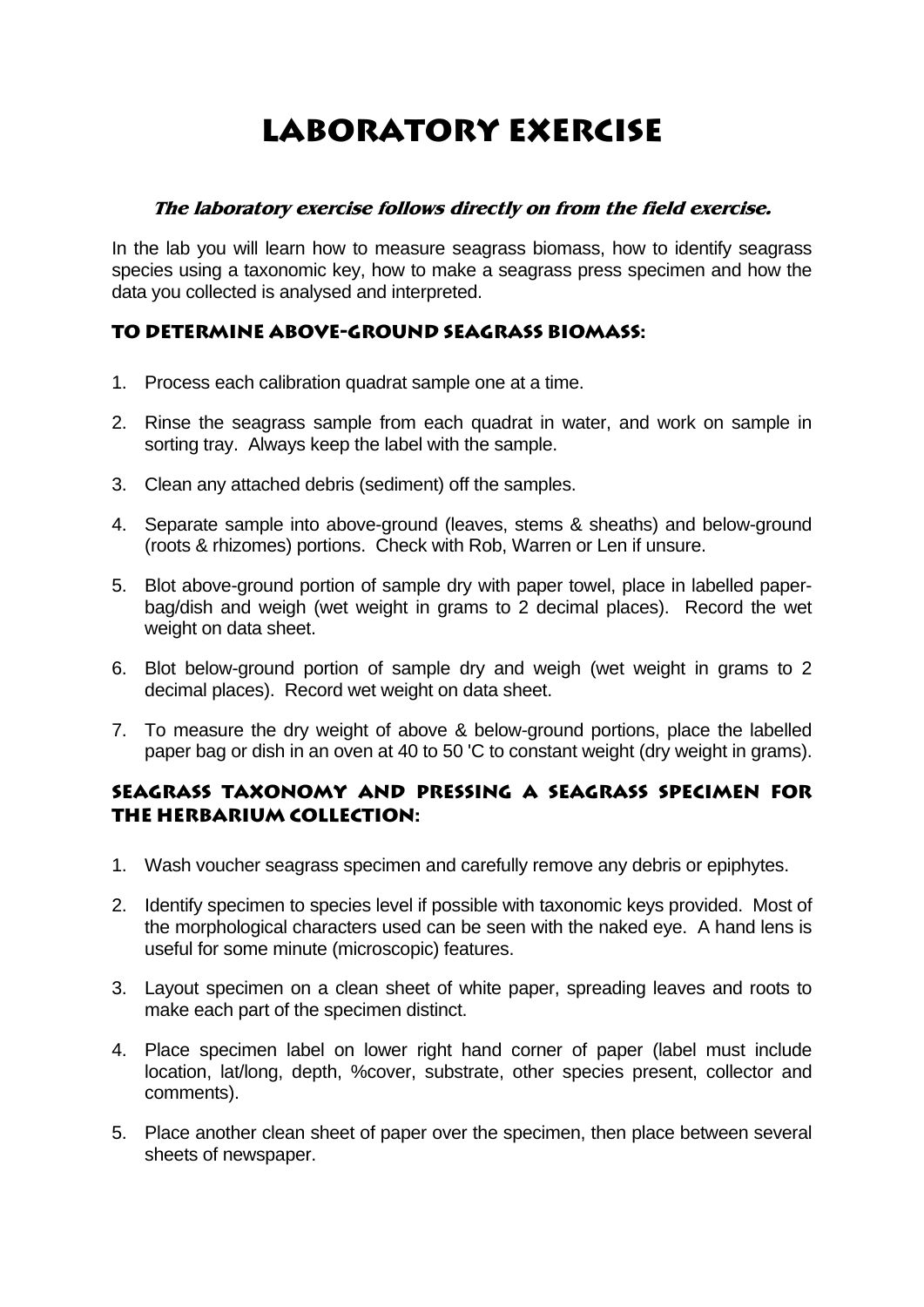- 6. Place this assemblage of specimen/paper between two sheets of cardboard and then place into the **Seagrass Herbarium Press**, winding down the screws until tight (*do not over-tighten*).
- 7. Allow to dry in a dry/warm/dark place for a minimum of two weeks.
- 8. For best results, it is advisable to replace the newspaper after 2-3 days.

### **Analysing the data.**

**These are demonstrations by Rob, Warren or Len showing** 

- **1. how to convert field biomass estimates (ranks) into dry-weight:**
- $\%$  Calibration curves will be establish for each observer by regressing the aboveground dry weights against the corresponding rank for the 10 calibration quadrats. We will do this in groups.
- $\%$  Regressions for each observer will be used to transform field biomass estimates (ranks) into dry-weights.
- **2. how to use Geographic Information Systems for mapping and monitoring seagrasses.**

### **Please do not hesitate to ask rob, warren or len for assistance or information.**

### **we value your feedback/comments.**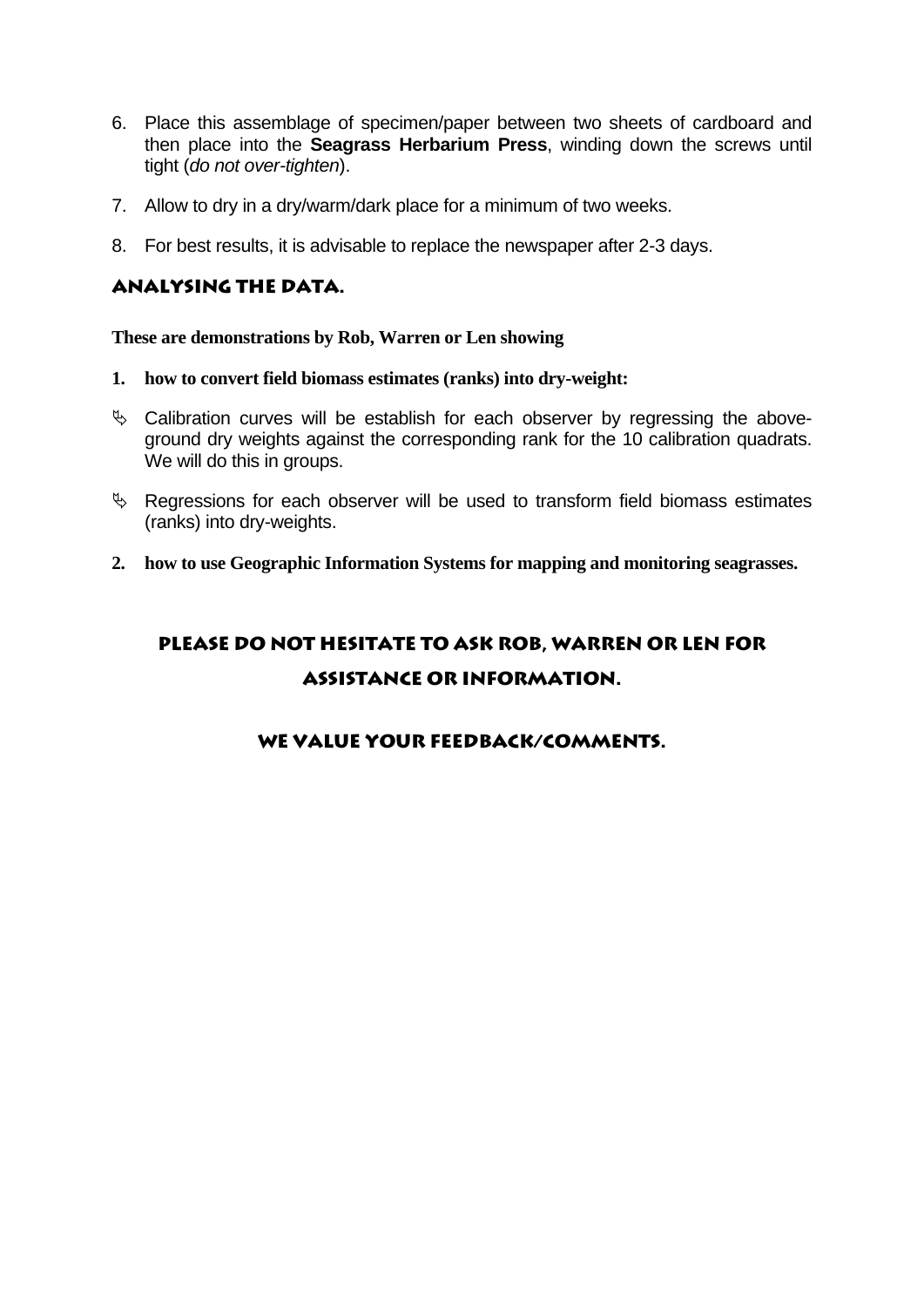# **a guide for mapping seagrasses**

The most important information that is required for management of seagrass resources is their *distribution,* ie. a map. It would be inappropriate to set up a monitoring program if the most basic information is unavailable - that is, whether seagrass is present or absent.

The **SEAGRASS-WATCH** program is essentially people going to an area, establishing the edges/boundaries of any seagrass meadows and recording information on species present, % cover, sediment type, and depth (*if subtidal*).

### **you will need the following equipment.**

- $\Box$  Ouadrat (50 centimetre x 50 centimetre).
- $\Box$  Clipboard with pre-printed data sheets.
- $\Box$  Pencils.
- $\Box$  Waterproof labels. Pre-printed labels ensure that all essential data are recorded for each sample.
- $\Box$  Plastic bags for seagrass samples

### **preliminary assessment of an area**

- Aerial photographs will help identify the location and extent of seagrass meadows, or
- A preliminary (*general*) visual survey of the area is required to map out, establish and adequately represent differences and the real extent of the seagrass meadows.

### **To map the meadow edges:**

Select random points/sites on the edge of the meadow and either

- 1. mark/draw on a map or
- 2. record with a GPS (*Global Positioning System*) if available, or a hand-held compass to determine the bearing, with reference to at least 2 permanent landmarks or markers established as reference points.

### **To record information about the meadow.**

- 1. First, locate a sampling site. Sites can either be:
	- a) within transects across the meadow. (*Transects do not have to be accurately measured using a tape. You can estimate distances between sites depending on the size of the meadow. eg. in a small meadow you can have sites 20m or 50m apart, but in a large meadow sites may be 100m or 500m apart*), or b) haphazardly scattered over the entire meadow
- 2. Record the position of each site using a map, GPS or compass
- 3. At each site, haphazardly toss 3 quadrats within an area of approximately 5 metre radius.
- 4. Record site information. Information that is collected from each site can be either *basic* or *detailed*.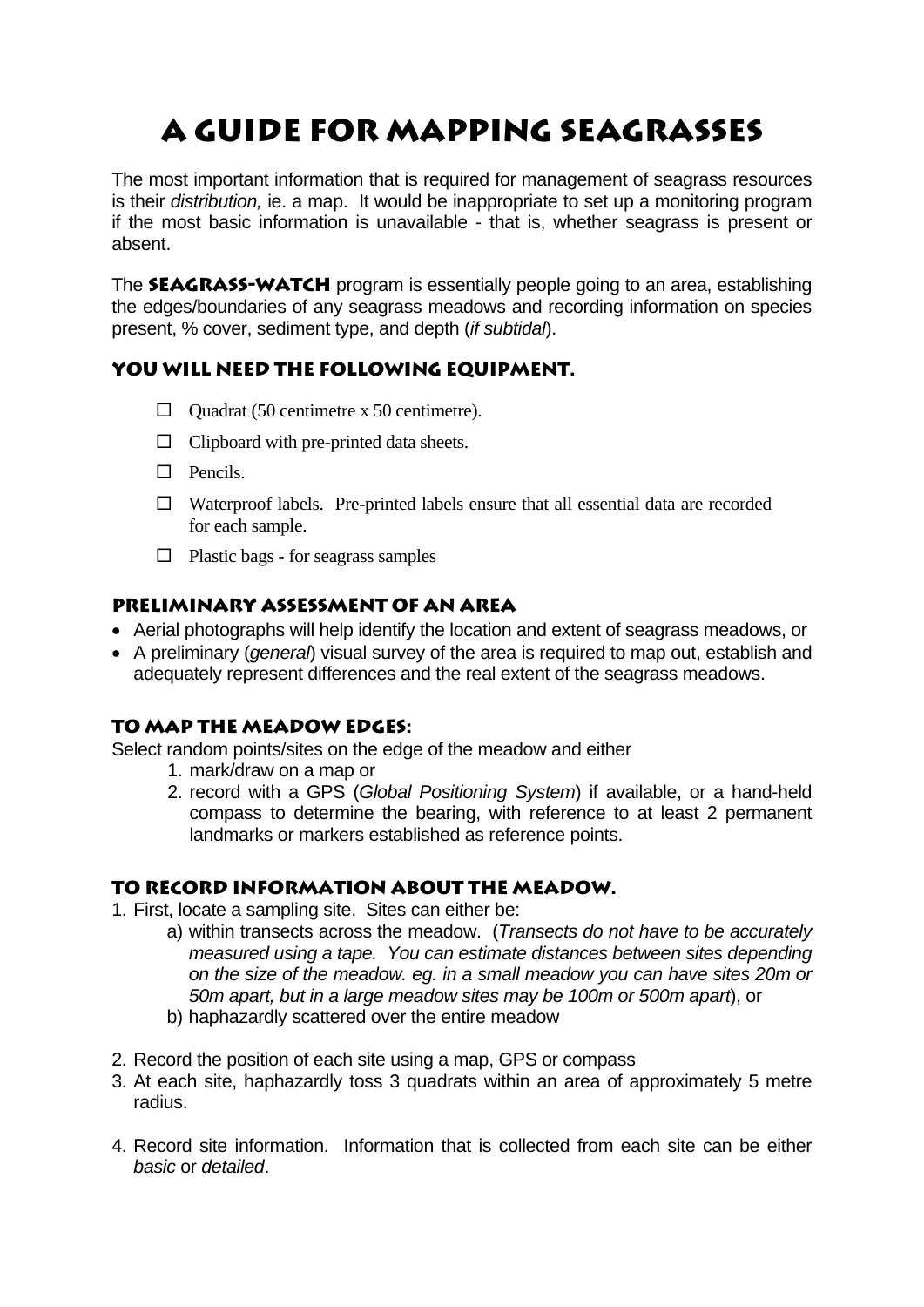### **basic site information**

(*this is the minimum information required for mapping*): For each quadrat,

- 1. first determine the seagrass species present and
- 2. their respective percent covers. (Percent cover may be in broad categories such as <10%, 10-50%, >50%. Record all data legibly onto a data sheet.)
- 3. Record the sediment type and write any comments if any (eg. lots of algae).
- 4. Record the water depth if the site is subtidal.

### *or*

### **Detailed site information**

*(this is when accurate data is needed for monitoring) :*  For each quadrat,

- 1. first determine the seagrass species present
- 2. visually estimate the above-ground biomass
- 3. estimate the respective composition that each species contributes to the aboveground biomass (record all data legibly onto a data sheet.)
- 4. Record the sediment type and write any comments if any (eg. 80% algae).
- 5. Record the water depth if the site is subtidal.

**Remember**: *If you have chosen to conduct visual estimates of biomass for each quadrat, at completion of the survey you will need to calibrate your ranks (see training exercise for detailed methodology).*

- 5. If time in the field is limited, we suggest taking a video of the quadrats. We also recommend that every now and again, you take a photograph of a quadrat that you have examined (*make sure this is noted on the data sheet so the photo can be matched with the quadrat details*). Because photographing every quadrat would be expensive, we recommend that you photograph a quadrat from every  $10<sup>th</sup>$  site (ie. 10% of the sites will have a quadrat that has been photographed). It is best to photograph a quadrat from two angles:
	- 1) from directly above and
	- 2) from 45-60 degrees (navel height?)
- 6. Collect a voucher specimen of each seagrass species you encounter (only 1 or 2 shoots which have the leaves, rhizomes and roots intact). Label each specimen clearly and put in bag.
- 7. Select the next survey site. The number of sites you survey will be entirely up to you. If you need to accurately monitor an area, then we recommend intensive surveys (*lots of sites*).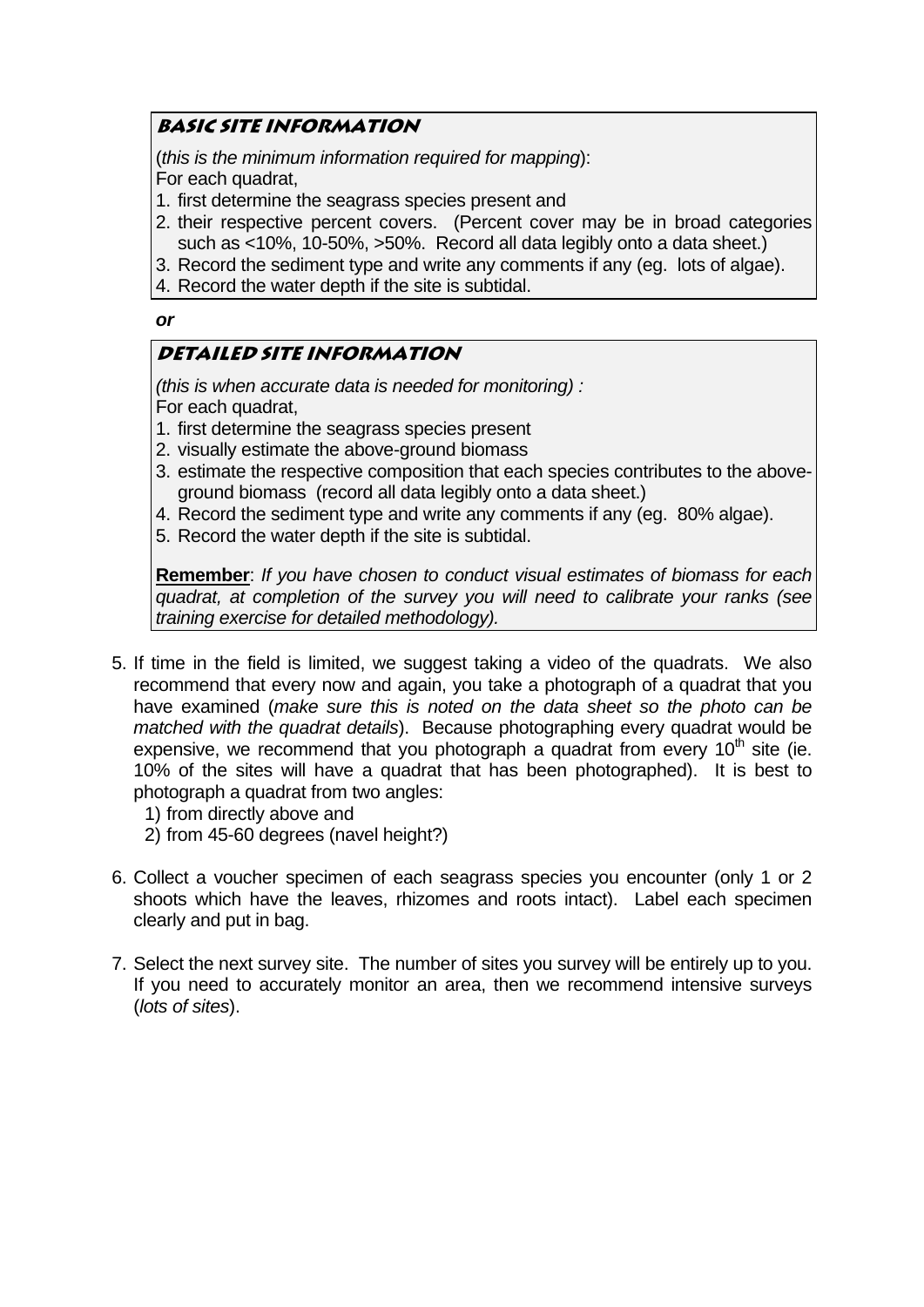### **Application of the visual estimates technique A detailed worked example:**

A group of 3 observers was asked to map the distribution and abundance of seagrass meadows within a bay. The survey was conducted over a 1 week period. At the beginning of the survey, the 3 observers gathered together to decide on the "*standard ranks*" for the study. As one of the observers had been to the area before, they went to a meadow which had both the greatest and lowest above-ground biomasses that they expected to see within the bay. They placed a quadrat over an area they all agreed was the highest biomass (referred to as "**standard rank 5"**) then another quadrat over an area they all considered was comparatively low biomass (referred to as "**standard rank 1"**). Then using this approach they found an area they all agreed was mid-way between the 5 and 1 (referred to as "**standard rank 3"**), and similarly set up standard ranks **2** and **4**. The standard ranks they set up were what they believed to be a "linear" relationship between the ranks and the above-ground seagrass biomass. They also took photos of the standard rank quadrats so they could refer back during the week of surveying if required.

The observers then proceeded to survey the bay. Each observer recorded their own visual estimate ranks independently of the other observers estimates, and ranks were each estimated to one decimal place. The observers surveyed 1100 sites with 3 biomass estimates at each site (a site was agreed to be an area of 5 m radius). **At the end of the survey** the observers gathered at another meadow which had the highest and lowest biomasses, **similar to those found during the survey**. At this location the observers threw down 10 quadrats, spread over the range of biomasses observed. Each observer then **independently** ranked the above-ground biomass in each quadrat, in the same way as they did during the survey. After each observer had ranked each quadrat (being careful not to discuss and compare ranks with other observers), each quadrat was harvested and taken back to the laboratory for sorting.

In the laboratory, the above-ground biomass was separated from the below-ground biomass for each harvested calibration sample (the entire sample was separated, no subsampling). The above-ground component was then dried and weighed to 2 decimal places.

The observer's ranks of the calibration quadrats were then regressed against the actual above-ground biomass for the calibration quadrats (g dry wgt m<sup>-2</sup>) (see Table 1).

| <b>Calibration</b><br>Quadrat | Above ground<br><b>Biomass</b><br>(g dry wgt $0.25m^{-2}$ ) | Observer1 |      | Observer <sub>2</sub> Observer <sub>3</sub> |
|-------------------------------|-------------------------------------------------------------|-----------|------|---------------------------------------------|
|                               | 1.55                                                        | 1.3       | 1.1  | 0.5                                         |
| $\overline{2}$                | 1.95                                                        | 0.2       | 0.2  | 0.1                                         |
| 3                             | 8.75                                                        | 4.5       | 4.6  | 4.8                                         |
| $\overline{4}$                | 10.93                                                       | 3.9       | 3.6  | 4.3                                         |
| 5                             | 7.18                                                        | 4.3       | 4.2  | 4.4                                         |
| 6                             | 4.93                                                        | 2.4       | 2.20 | 2.1                                         |
|                               | 6.53                                                        | 2.5       | 3.8  | 2.4                                         |
| 8                             | 3.95                                                        | 2.1       | 2.4  | 1.4                                         |
| 9                             | 0.7                                                         | 0.8       | 0.6  | 0.2                                         |
| 10                            | 1.01                                                        | 0.5       | 0.8  | 0.4                                         |
|                               |                                                             | 0.89      | 0.94 | 0.92                                        |

**Table 1.** Biomass and respective observer ranks for each calibration quadrat.

A regression is a mathematical equation that allows us to predict values of one dependent variable (in this case the actual above-ground biomass) from known values of one or more independent variables (ie. the observers ranks).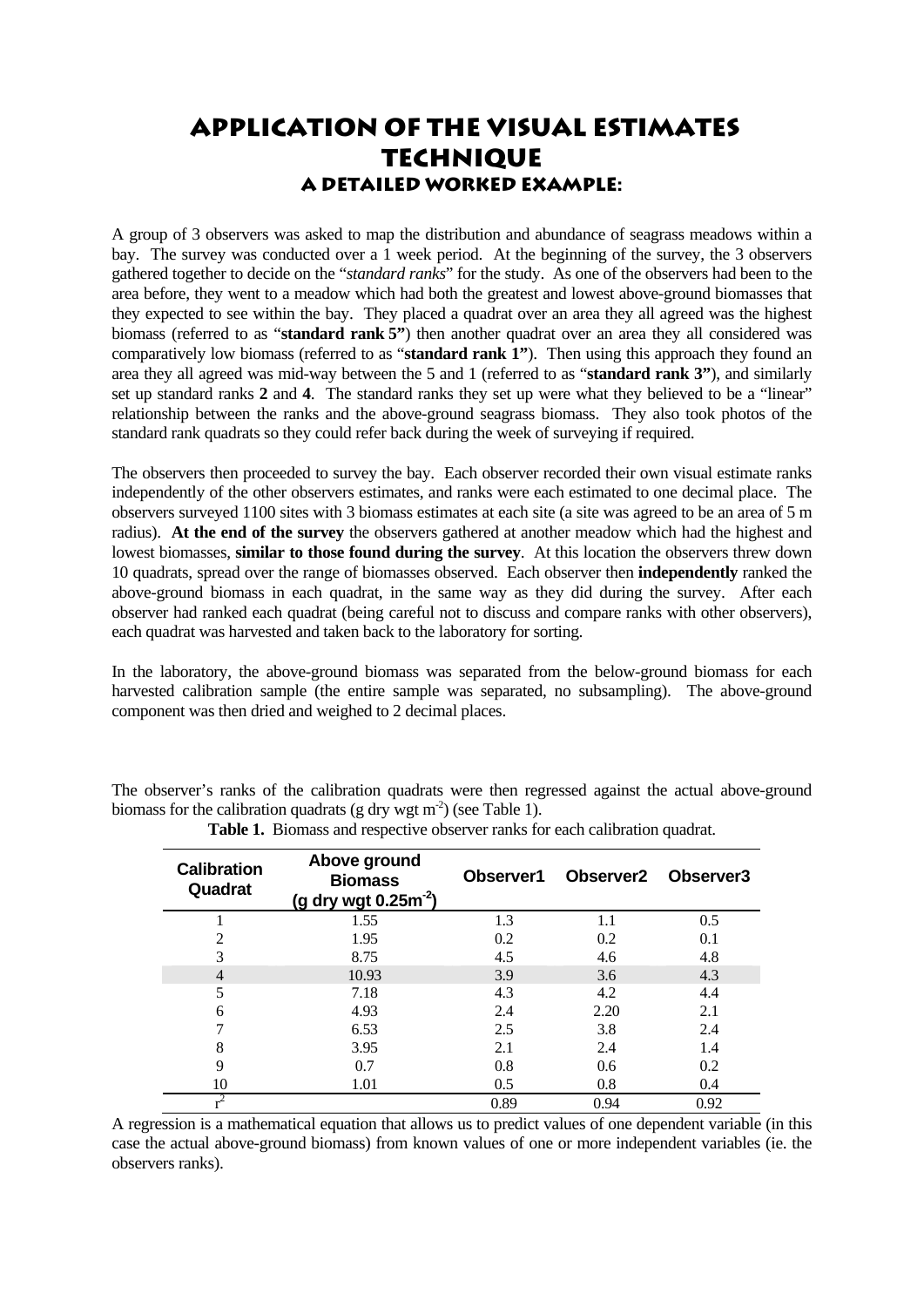From a plot of each observers ranks against actual above-ground biomass (Figure 1), it appears that quadrat # 4 was an outlier (it was well outside the 95% confidence limits). This means that all the observers had ranked quadrat # 4 too low - possibly because many of the shoots may have been covered with sediment, making estimation difficult, *etc*). After quadrat # 4 was removed, a regression for each observer was calculated (Table 2).



Figure 1. Linear regressions to explain the relationship between observer rank and above ground seagrass biomass. (filled circles signify outlier).

| Table 2. Regression of observers ranks |  |
|----------------------------------------|--|
|                                        |  |

| <b>Observer</b>       | <b>Regression</b>                       |
|-----------------------|-----------------------------------------|
| Observer1             | $Biomass = 1.7908 \times Rank + 0.3601$ |
| Observer <sub>2</sub> | $Biomass = 1.7227 \times Rank + 0.2520$ |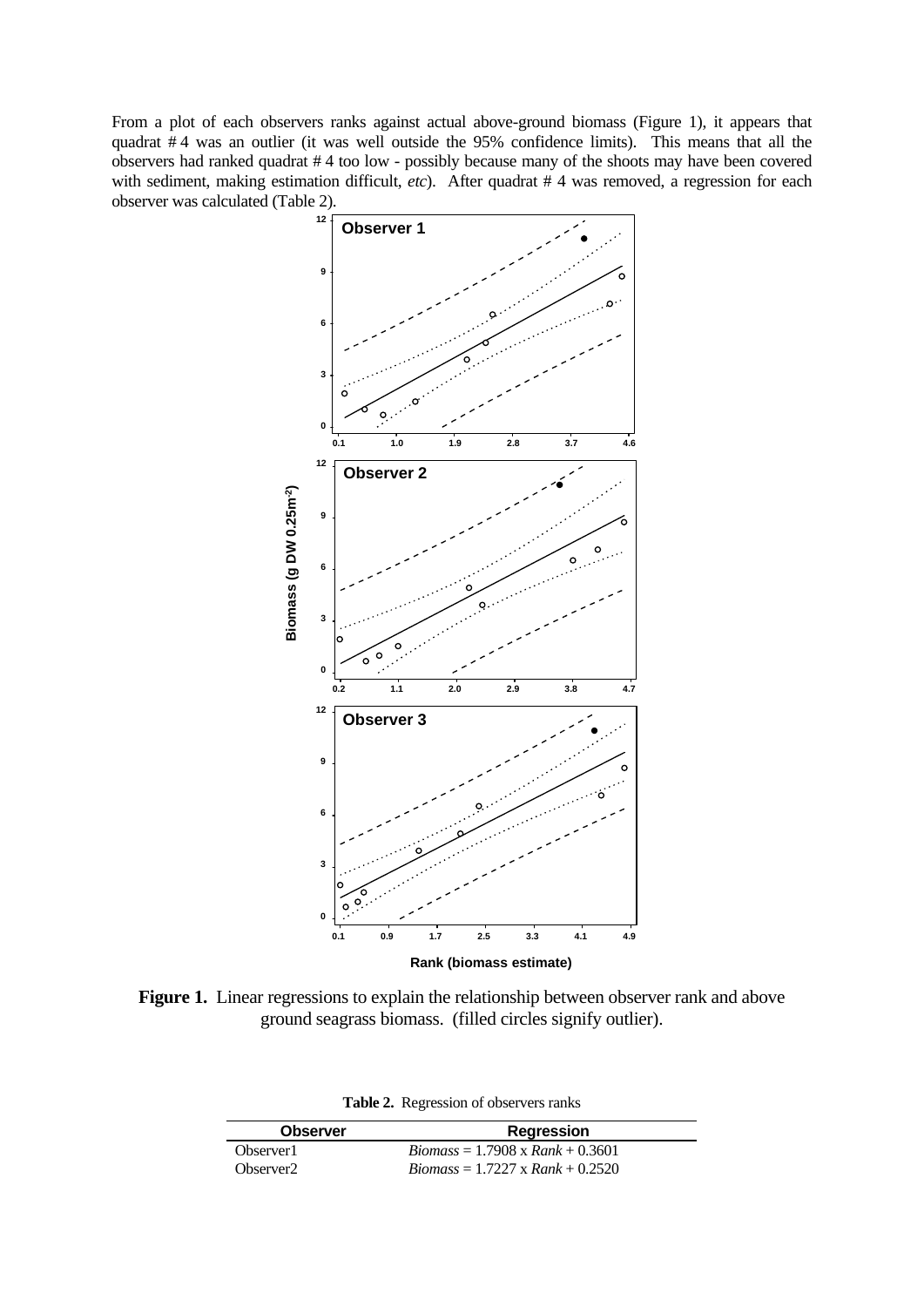### Observer3 *Biomass* = 1.5888 x *Rank* + 1.1836

Using the regression for each observer, the field ranks estimated by each observer were converted to above-ground biomass (g dry wgt m<sup>-2</sup>). All calculations of seagrass abundance within the bay were then done using the g dry wgt  $m<sup>2</sup>$  values.

### *Further comments:*

- Mellors (1991) *does not recommend using integers, or categories*. An observer can estimate to 1 decimal place without difficulty (I suppose if you rank on a scale from 0.1 to 5.0 you in fact have 50 categories??)
- There is no need for observers to agree in the field after the standard ranks have been established. You do not want a single regression for all observers pooled. This is because *observers will always differ* - there is no point observers practicing to get the same rank. What is important is that **each observer has their own regression**, and that **each observer rank the same way each time**. In fact it is best that observers do not compare ranks at all when surveying an area, as this causes *bias*.
- The only values you are concerned with in the end is the above-ground biomass (g dry wgt m<sup>-2</sup>). The ranks only mean something to the particular observer who estimated them. **Only the converted biomass estimates should be used for analysis**.
- Re-calibration should be done for each sampling/survey event (*what an observer ranks this week may differ from what they rank next month*) and at different locations.
- There are instances when 2 sets of standard ranks have to be used within the same survey (1 set for low abundance meadows (eg. *Halophila*), 2<sup>nd</sup> set for high abundance meadows (eg. *Zostera*)) as this allows greater accuracy for biomass estimates.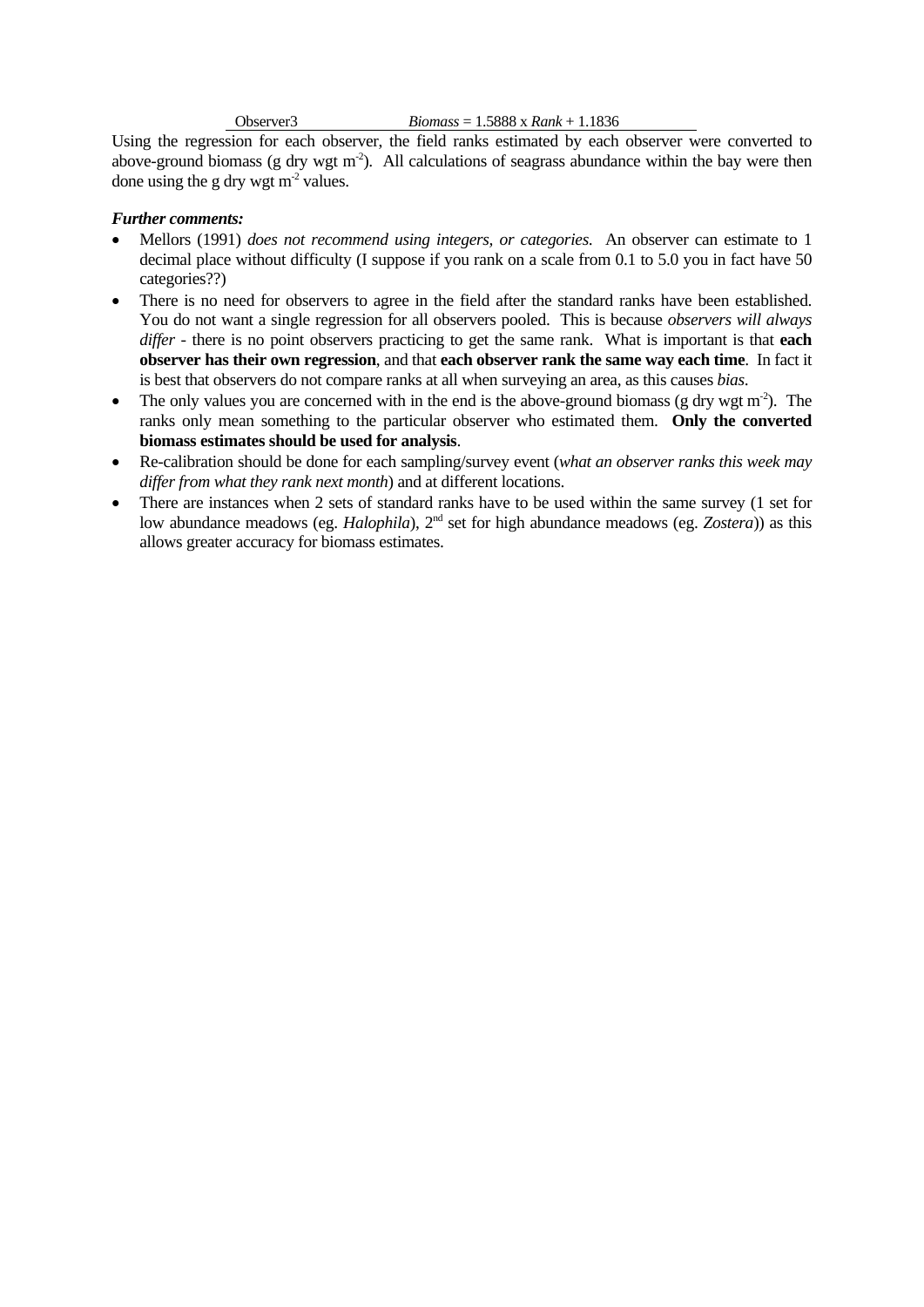### **KEY FOR STERILE MATERIAL OF QUEENSLAND SEAGRASSES**

| 1. |    | Leaves petiolate or compound, or strap-shaped without a ligule (i.e. a tongue-like structure   |                          |                |
|----|----|------------------------------------------------------------------------------------------------|--------------------------|----------------|
|    |    | at the junction of leaf blade and sheath)                                                      | (Hydrocharitaceae)       | $\overline{2}$ |
|    |    | Leaves linear to strap-shaped and ligulate, neither petiolate nor compound                     |                          | 4              |
| 2. |    | Leaves strap-shaped, neither compound nor petiolate                                            |                          | 3              |
|    |    | Leaves compound or petiolate                                                                   | Halophila                |                |
|    | A. | Plants with erect lateral shoots bearing a number of leaves                                    |                          | В              |
|    |    | Plants without erect, lateral shoots, but one pair of petiolate leaves at each rhizome node    |                          | $\mathsf{C}$   |
|    | В. | 10-20 pairs of distichous leaflets on an erect lateral shoot, blade with dense serrated        |                          |                |
|    |    | margin                                                                                         | H. spinulosa             |                |
|    |    | 3 leaves per erect lateral shoot node; blade with sparse serrated margin                       | H. tricostata            |                |
|    | C. | Leaf blade longer than petiole; blade margin finely serrated, blade surface usually hairy      |                          |                |
|    |    |                                                                                                | H. decipiens             |                |
|    |    | Leaf blade normally shorter than petiole; blade margin entire, blade surface naked             |                          |                |
|    | D. | Leaf blade oval to oblong, less than 5mm wide, cross veins up to ten pairs                     | H. minor                 |                |
|    |    | Leaf blade oval to elliptical, more than 5mm wide, cross veins more than 10 pairs              | H. ovalis                |                |
| 3. |    | Rhizome more than 1cm in diameter, without scales, but covered with long black bristles        |                          |                |
|    |    | (fibre strands); roots cord-like                                                               | Enhalus acoroides        |                |
|    |    | Rhizome less than 0.5mm in diameter, covered with scales, but no fibrous bristles; root        |                          |                |
|    |    | normal                                                                                         | Thalassia hemprichii     |                |
| 4. |    | Leaf blade more or less terete                                                                 | Syringodium isoetifolium |                |
|    |    | Leaf blade linear, flat, not terete                                                            |                          | 5              |
| 5. |    | Plants with elongated erect stem bearing terminal clustered leaves; rhizome stiff, woody; root |                          |                |
|    |    | stiff                                                                                          | Thalassodendron ciliatum |                |
|    |    | Plants with a short or no erect stem, bearing linear leaves; rhizome herbaceous; root fleshy   |                          | 6              |
| 6. |    | Rhizome bearing short erect stems; leaf sheath finally falling and leaving a clean scar, blade |                          |                |
|    |    | apex usually serrated or dentated; roots arising not in groups                                 |                          | 7              |
|    |    | Rhizome without erect stems; leaf sheath persistant, remaining as fibrous strands covering     | rhizomes;                |                |
|    |    | blade apex truncate, neither serrated nor dentated; roots arising in 2 distinct                |                          |                |
|    |    | groups of 4-8 at each node                                                                     | Zostera capricornii      |                |
| 7. |    | Leaf blade with 3 veins                                                                        | Halodule                 | 8              |
|    |    | Leaf blade with more than 7 veins                                                              | Cymodocea                | 9              |
| 8. |    | Leaf apex tridentate, with median tooth blunt and well developed lateral teeth                 | H. uninervis             |                |
|    |    | Leaf apex more or less rounded, lateral teeth weak                                             | H. pinifolia             |                |
| 9. |    | Leaf scars closed; blade apex rounded with no or weakly serated                                | C. rotundata             |                |
|    |    | Leaf scars open; blade apex blunt with strongly to moderately serrated                         | C. serrulata             |                |

(Prepared by J Kuo, UWA, Apr. 94)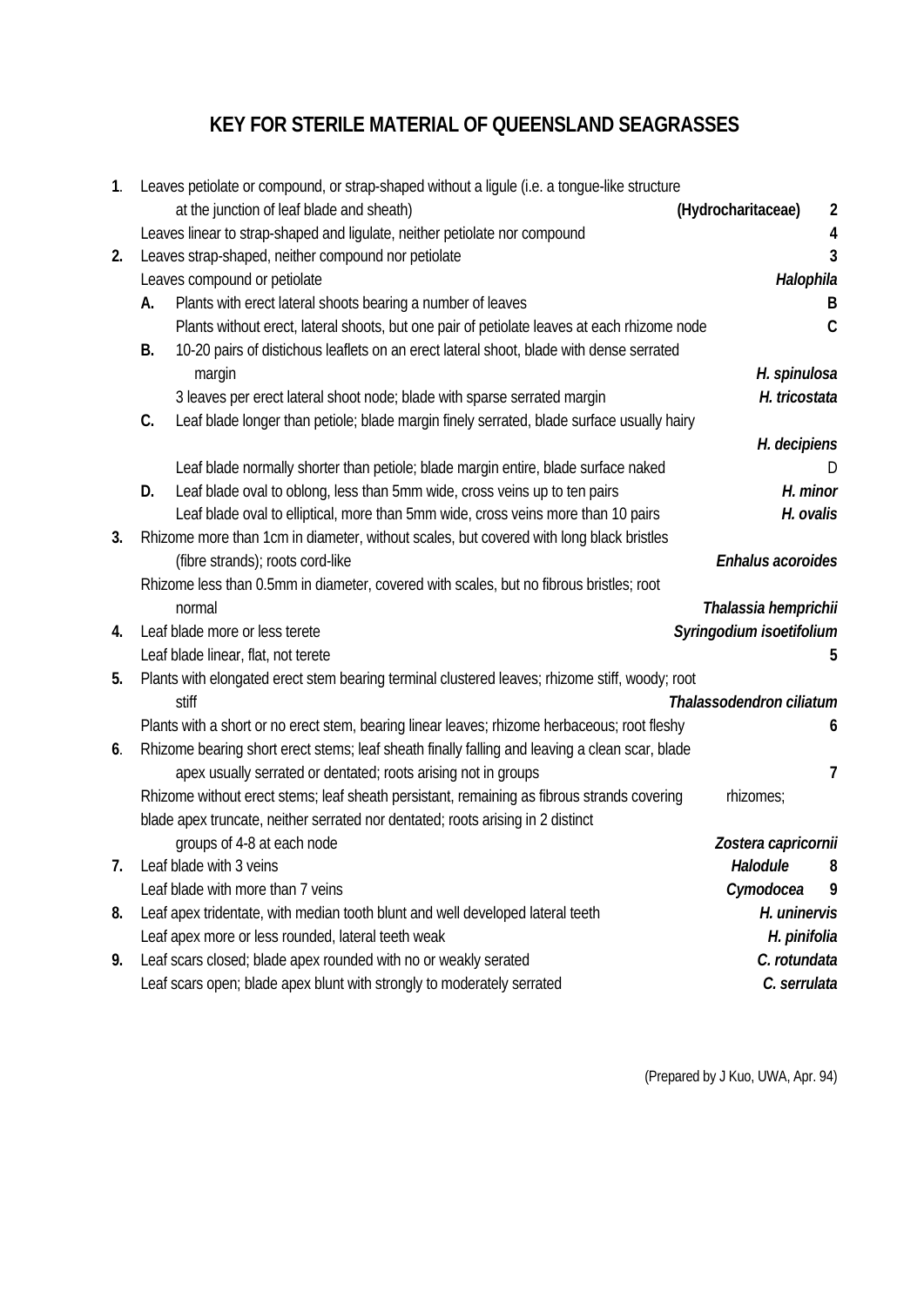# **Seagrass Ecology Group, Northern Fisheries Centre, Cairns**



*Queensland Department of Primary Industries PO Box 5396 Cairns Q 4870 ph 07 40 529 888, fx 07 40 351 401* 

*The Seagrass Ecology Group, based at the Northern Fisheries Centre, Cairns, is an internationally recognised and industry-funded team deeply committed to the QDPI's vision of a Fishing Industry Sector based on sustainable use of resources. They undertake pure and applied research and provide management advice directly related to the priority fisheries areas of maintaining marine fish habitats, improving fisheries productivity, coastal and regional environment planning for sustainable resource use, and the development of recreational fisheries.* 

The Group's nine staff focus on seagrass management and research and in May 1997, the Seagrass Ecology Group were presented one of the eight DPI Client Services Awards. Projects include mapping of seagrass and juvenile prawn nursery grounds for the fishing industry (managed by the Queensland Fisheries Management Authority), dugong management and for Marine Park zoning plans (GBRMPA), and monitoring change in fisheries productivity and marine plants. Seagrass habitat maps have:

- enabled the prawn trawling industry to avoid trawling on these sensitive habitats and protect juvenile prawn nursery grounds and recruitment to the fishery;
- provided fisheries and marine park managers with new knowledge on the status of our seagrass resources and likely trends in these habitats; and
- highlighted the necessity for sustainable land-use practices in catchments to ensure maintenance of these valuable coastal fisheries habitats;
- been invaluable to the understanding of resource sharing between dugong and humans in areas such as Shoalwater and Hervey Bay.

Group members regularly speak at national and international conferences and committees on biodiversity, restoration, and monitoring of coastal habitat. In 1995 the group was asked to develop the Australian Standard for monitoring change in seagrasses and has developed an innovative and internationally accepted method of visual assessment of seagrass habitats. These methods provide a national protocol for seagrass habitat mapping and monitoring that will lead to nation-wide awareness of the resource status and management priorities for sustainable seagrass habitats.

As an example of the Groups acceptance as an international authority on coastal marine science in the Asia - Pacific region, Group members were invited as the regional experts to Hawaii in 1994 to present two papers to an international committee on biodiversity. These papers were on the taxonomy and systematics of Pacific seagrasses and on the effects of development and conservation of the coastal zone. Maintaining biodiversity is the basis for protecting the complex marine ecosystems that support our fisheries. While there is much information for temperate systems only a few agencies worldwide research tropical systems. The Group is recognised as one of those lead agencies that can represent fisheries issues and the complex issues of habitat productivity. By contributing to the international understanding of tropical Pacific systems and their sustainability the Group are assisting DPI's vision of primary industries confidently competing in a world market.

The Seagrass Ecology Group, as a participant in the CRC for Reef Research brings Government and Industry together in a forum which helps meet DPI's mission of ensuring marine primary industries are managed in a sustainable way. The program involves research on determining the status of seagrass resources within the Great Barrier Reef and monitoring seagrass productivity and response to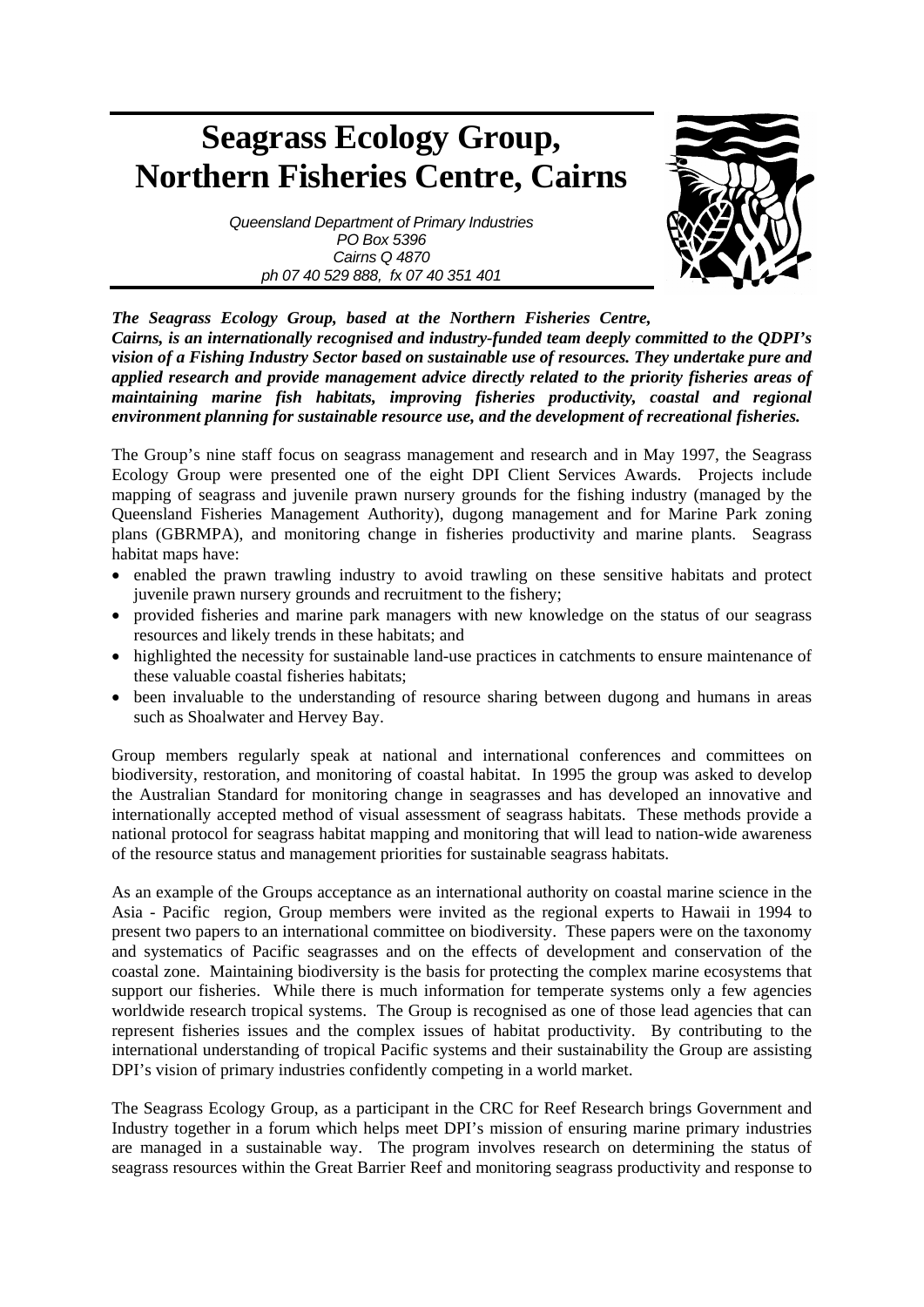terrestrial influence as well as research on recovery after loss of seagrass. Key issues in this research are the long-term viability and competitiveness of the Great Barrier Reef region tourist industry and fishing industries in the world market.

With CRC Reef Research support, the Group has developed and evaluated new sampling and research methodologies to conduct a Great Barrier Reef wide survey of deep water seagrass, to overcome the enormous logistic problems of surveying vast areas of water deeper than 30 metres. The project will help determine much of the zoning for fishing in deep-water inter-reef areas of the Great Barrier Reef lagoon. In doing so it will ensure the long-term sustainability of the coastal ecosystem, the marine habitat, and the commercial and recreational fisheries that depend on the viability of the inter-reef ecosystems.

Since its inception in 1985 the Seagrass Ecology Group has maintained a reputation as the leading advisers on seagrass management in north-eastern Queensland. The Group is about 80% externally funded. Almost all research is to a contract timetable and the Group has delivered a quality product on time.

Since 1989 the group has received funding from:- the Ports Corporation of Queensland; The CRC for Reef Research; the Australian Fisheries Management Authority; the Fishing Industry Research and Development Corporation; the Trinity Inlet Management Plan Technical Committee; Connell Wagner Engineering; Department of Economic Trade and Development; The Program on Environment East-West Centre; The Department of Primary Industries and Energy; the Department of Environment and the Great Barrier Reef Marine Park Authority. Continued funding from external agencies has been achieved by keeping a high level of client and funding body support by timely publication of reports; by excellent quality control; and by many public appearances to maintain commercial acceptance and goodwill.

The Seagrass Ecology Group always fosters a spirit of team research, and gets the best out of staff by including them in the whole process - from project planning; to analysis; to write up. Group publications always include those staff that contributed to the science. The Group has a strong commitment to provide information to schools and public awareness programs. The Group provides information for Integrated Catchment Programs and is currently advising and training community and government agencies to establish a statewide network of seagrass habitat monitoring programs.

### *Researchers in the Seagrass Ecology Group at Northern Fisheries Centre are:*

Dr Robert Coles (Snr Principal Scientist, Group Leader) Mr Warren Lee Long (Biologist, Project Leader) Mr Len McKenzie (Snr Research Scientist, CRC Program) Ms Jane Mellors (PhD Student) Mr Anthony Roelofs (Biologist) Ms Chantal Roder (Biologist) Mr Michael Rasheed (PhD Student) Mr Paul Daniel (Temp. Biologist) Ms Wendy Baker (Scientific Assistant)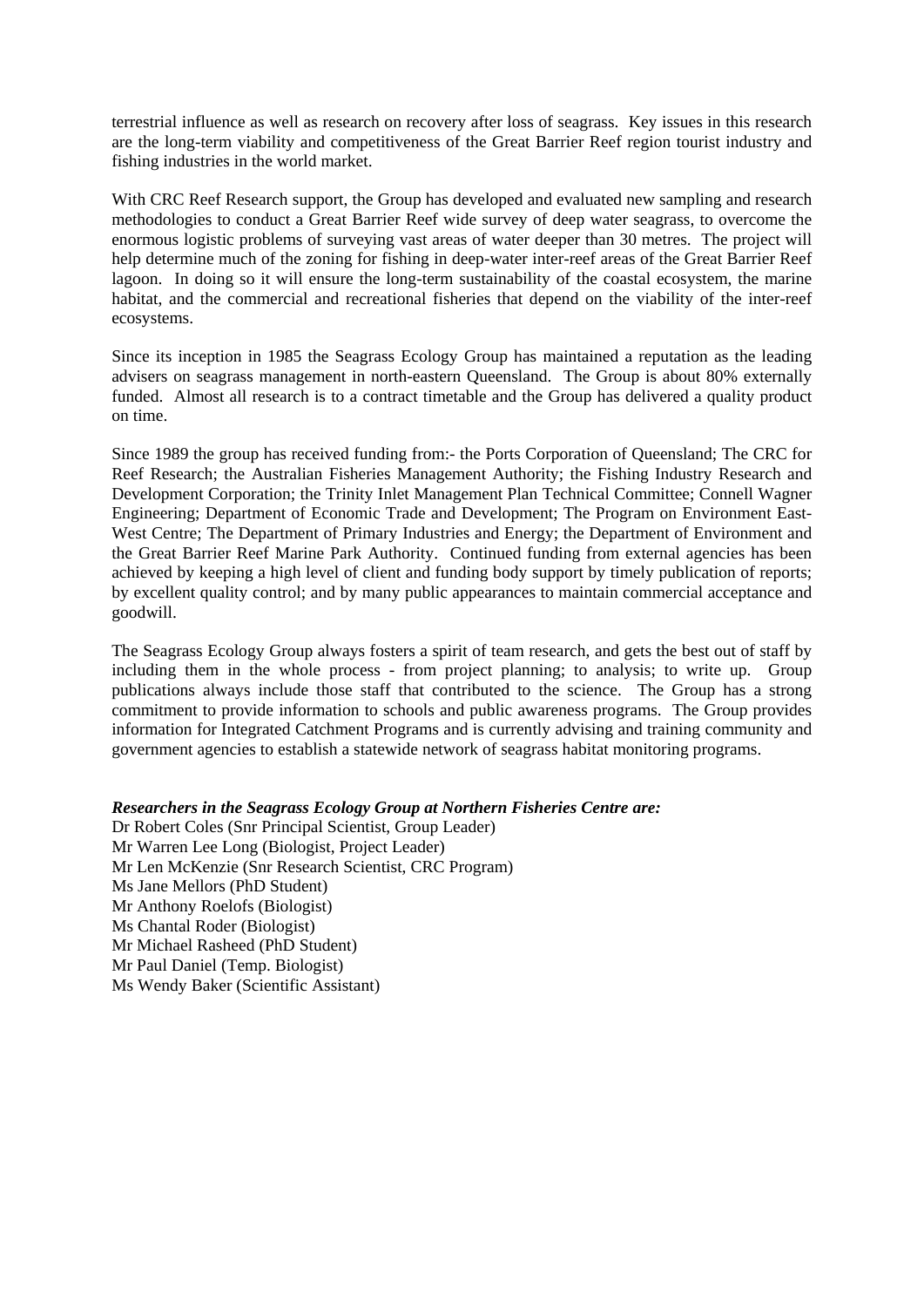### **Reprints of relevant articles**

The following reprints are provided for further reading

- Lewmanomont, K., Deetae, S. And Srimanobhas, V. (1996) Seagrasses of Thailand. Proceedings of the International Seagrass Biology Workshop, Rottnest Island, Western Australia 25-29 January, 1996. Eds. J. Kuo, R.C. Phillips, D.I. Walker and H. Kirkman. University of Western Australia. pp. 21-26.
- Mellors, J.E. (1991). An evaluation of a rapid visual technique for estimating seagrass biomass.. *Aquatic Botany* **42**: 67-73.
- Coles, R.G., Lee Long, W.J. and McKenzie, L.J. (1995) A Standard for Seagrass Resource Mapping and Monitoring in Australia. ERIN, National Marine Information System, Data Collection and Management Guidelines - Marine Biology and Fisheries. *http://www.erin.gov.au/marine/natmis/standards/biology/leelon.htm*
- Lee Long, W.J., McKenzie, L.J., Rasheed, M.A. and Coles, R.G. (1996) Monitoring seagrasses in tropical ports and harbours. Proceedings of the International Seagrass Biology Workshop, Rottnest Island, Western Australia 25-29 January, 1996. Eds. J. Kuo, R.C. Phillips, D.I. Walker and H. Kirkman. University of Western Australia. pp. 345-50.
- Kirkman, H. (1996) Baseline and monitoring methods for seagrass meadows. *Journal of Environmental Management* 47: 191-201.
- Lee Long, W.J., Mellors, J.E. and Coles, R.G. (1993) Seagrasses between Cape York and Hervey Bay, Queensland, Australia. *Australian Journal of Marine and Freshwater Research*. **44**: 19-31.
- Coles, R. and Kuo, J. (1995). Seagrasses. In: 'Marine and Coastal Biodiversity in the Tropical Island Pacific Region, Volume 1, Systematics and Information Management Priorities'. (Eds J.E. Maragos, M.N.. Peterson, L.G. Eldredge, J.E. Bardach & H.F. Takeuchi) pp.39-57. (East-West Centre, Honolulu)
- English, S., Wilkinson, C. and Baker, V. (1994). Seagrass Communities. In "Survey Manual for Tropical Marine Resources. ASEAN-Australia marine science project: living coastal resources". Chapter 5, pp. 239-271. (Australian Institute of Marine Science, Townsville.).
- Costanza, R., d'Arge, R., de Groot, R., Farber, S., Grasso, M., Hannon, B., Limburg, K., Naeem, S., O'Neill, R.V., Paruelo, J., Raskin, R.G., Sutton, P. and van den Belt, M. (1997) The value of the world's ecosystem services and natural capital. *Nature* **387**: 253-260.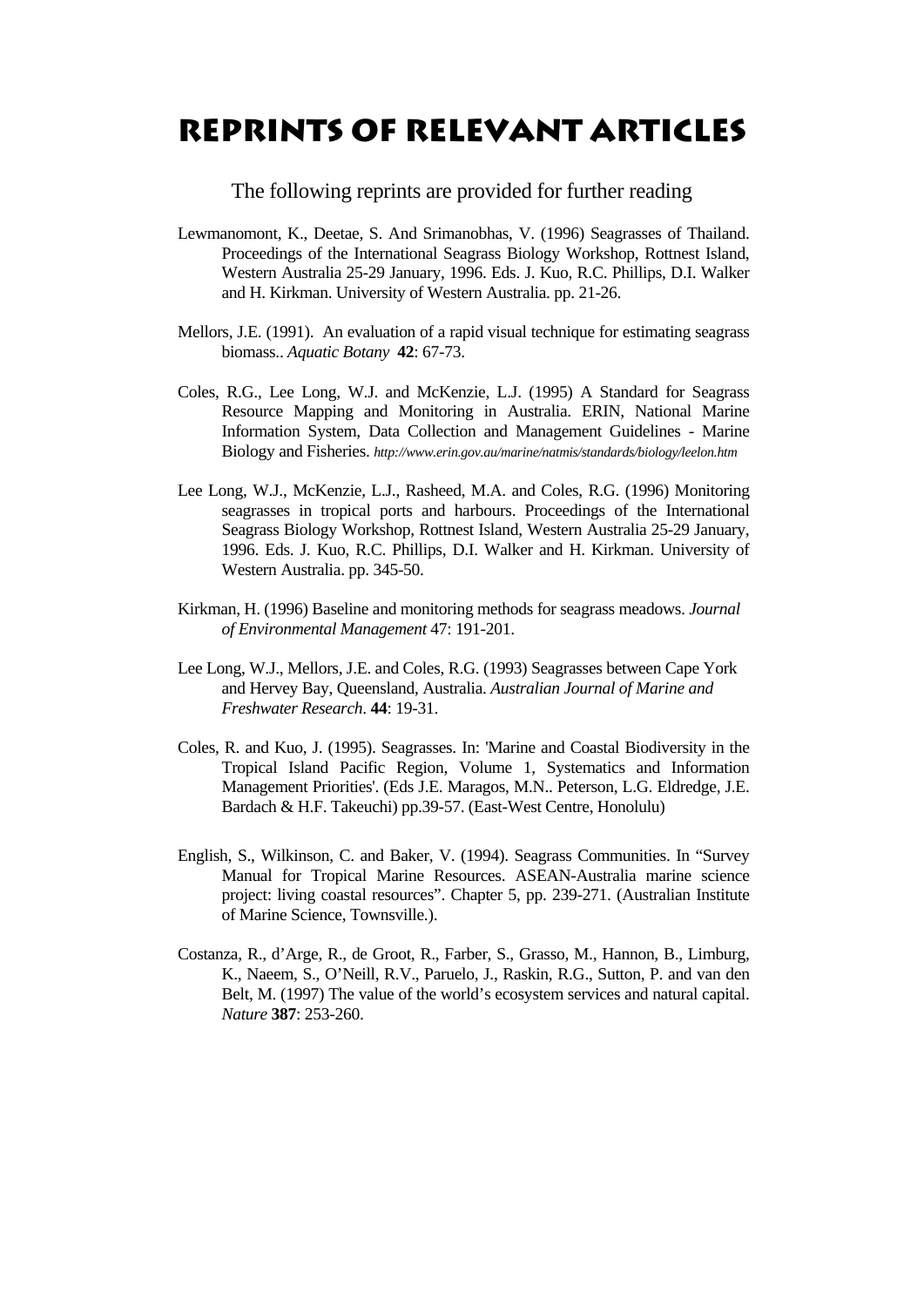### **A Standard for Seagrass Resource Mapping and Monitoring in Australia**

Robert G. Coles, Warren J. Lee Long and Len J. McKenzie

<sup>A</sup>Queensland Department of Primary Industries, Northern Fisheries Centre, PO Box 5396, Cairns Qld 4870 *Tel. 070 529888 Fax. 070 351401*  CRC Reef Research, James Cook University, Townsville, Qld 4811

*A Address for correspondence* 

November 1995

### **Abstract**

Seagrass habitat loss and recognition of the value of seagrass habitats to fisheries in the 1970's and 1980's were the cause for early growth in seagrass research. Developments in seagrass research and data collection standards quickened in pace from the mid-1980's. Turbid, low visibility waters of much of Australia's tropical north coast require different data collection and data protocols to those of clear-water temperate regions. Further differences in approaches between temperate and tropical Australia are also necessary because of differences in seagrass species and habitat types. Measures of seagrass depth range, plant productivity, tissue condition/ nutrient content, biomass, shoot density, etc., can be chosen or adapted to suit the habitat types of any particular region. Regardless of locality, a minimum set of data required for seagrass collection would include:- a sample of seagrass plant lodged with a herbarium for future reference; a latitude and longitude; collector; depth; sediment type; samples of reproductive material and other species present. If collected in addition, seagrass biomass is recorded as  $g \, dw \, m^2$ . Biomass may be recorded separately for above- and below-ground parts of the plant, although the components measured depend on the species and its growth habit. It may be necessary to record separately leaves and stems for some large species. Other useful measures of abundance include shoot density and leaf-area index or a simple estimate of percentage cover of the bottom. Change in seagrasses can be measured as a change in shoot density; a change in biomass, above- or below-ground; increase or decrease in productivity; species composition; depth range or location of a meadow; change in area or shape of meadows and in associated flora and fauna. Sampling designs for monitoring can include: stratified; random; systematic or adaptive approaches; and transects, randomised or fixed location of sampling sites according to local conditions and needs. A sampling design for monitoring is tailored to the question being asked, the precision required and the parameters of the habitat being studied. Baseline surveys may need intensive data collection so that initial estimates of spatial variability are available for developing an effective monitoring program. Collection of data on physical attributes such as temperature, salinity, light and nutrients are useful in interpreting changes. Satellite and aerial photoimagery and use of rectified digital images on GIS basemaps makes for quicker, more precise, drafting and mapping, and more useful data presentation, analysis, interpretation and storage. Differential GPS is a quick method for position fixing during mapping and reduces point errors to  $\langle 3m \rangle$  in most cases. It is essential that estimates of error and reliability accompany each seagrass map, measure of seagrass aerial extent, and other seagrass parameter estimates. Metadata should be attached to GIS archives to describe data source, data reliability, conditions of use, limits on interpretation and use-by date, and usually includes the correct form of citation to be used for acknowledging the data source.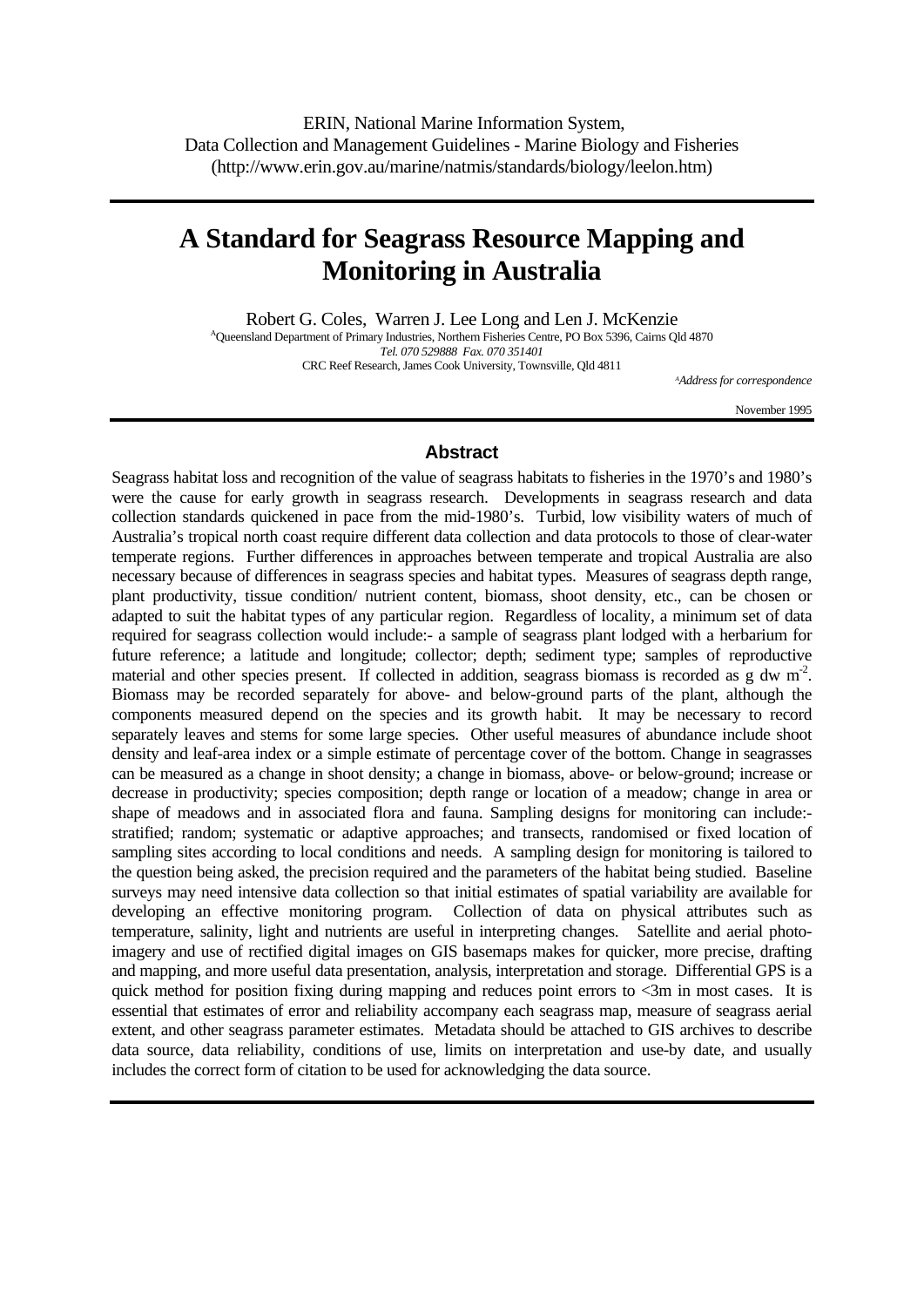### **Introduction**

Seagrasses play a vital role in supporting coastal marine communities and in maintaining diverse flora and fauna. They support coastal fisheries productivity and play a role in maintaining coastal water quality and clarity. Fisheries and coastal zone planners in Australia today take into account these values in planning for conservation management of seagrass resources.

Seagrass research in Australia has only recently included a range of studies from cellular to organism, population, community and regional resource level. There has been little formal development and testing for national data collection standards. A standard for seagrass data collection was developed for the ASEAN-Australia Marine Science Project: Living Coastal Resources workshops (English *et al.,* 1994) and a UNESCO guide to seagrass research methods (Phillips and McRoy, 1990) describes techniques for a wide range of research needs from applied to theoretical applications.

We draw on this information for the present paper which addresses the protocols for seagrass resource mapping and monitoring and comments on the collection of essential voucher or reference specimens for taxonomy. Earlier standards for seagrass mapping (eg., Walker 1989) are now part of a growing selection of alternative approaches as improvements in navigation and remote sensing technology and sampling design lead to more efficient and precise methods for mapping. In particular, accessibility to differential global positioning system (GPS) technology has given easy access to more precise position fixes. New methods of assessing seagrass abundance (eg., estimates of biomass techniques, *cf*. Mellors, 1991) enable more sites to be sampled within less time and with considerably less destructiveness. Modifications of grab designs (eg., Long *et al.* 1994) may improve opportunities for sampling in localities where diving is unsafe because of sharks or crocodiles or ineffective because of poor visibility. New equipment for improving divers' visual range in turbid conditions will have impacts on sampling in tropical coastal waters.

The present paper summarises and discusses methods for seagrass data collection and resource mapping and monitoring in Australian waters. The issues, methods and techniques detailed are also relevant to macroalgae.

### **Sampling Strategy**

Published descriptions of methods for mapping and monitoring coastal seagrasses are very recent, eg., Kirkman (1996), Coles and Lee Long (1995) and Lee Long *et al.* (1996). Recognising the differences between tropical and temperate seagrass biology, there will be differences in sampling design and methodology. Our suggested national standard sampling strategy for seagrass resource mapping and monitoring is based on the following background principles.

### *Background principles for sampling strategies*

Baseline mapping programs are best designed with monitoring in mind, and include intensive sampling to allow for the possibility of high levels of temporal and spatial variability. Measures of spatial variability calculated within baseline mapping will influence the design of monitoring programs and the statistical rigour of any tests for detecting change. Baseline data sets must therefore include sufficient density of seagrass data points to enable a reasonable measure of the natural spatial, and temporal variability within the habitat. Monitoring (routine measuring to determine status or condition) requires a different set of information to mapping, and the temporal and spatial scales most suitable for monitoring depend on the questions asked.

Techniques used for sampling aquatic vegetation are variations of those used for terrestrial communities. The difference is that for seagrasses and algae a sampling strategy takes into account the problems of working on the seabed. These include limited time for sampling (based on dive tables, or exposure at low tide), limited visibility, difficulty in relocation of sites, high costs of vessel charter and variable sea states. Typically, seagrass habitats in Australia can be in remote locations and may include the added thrill of dangerous marine animals.

Seagrasses can change in several ways. There can be a change in:- shoot density; biomass; meadow area; meadow shape; species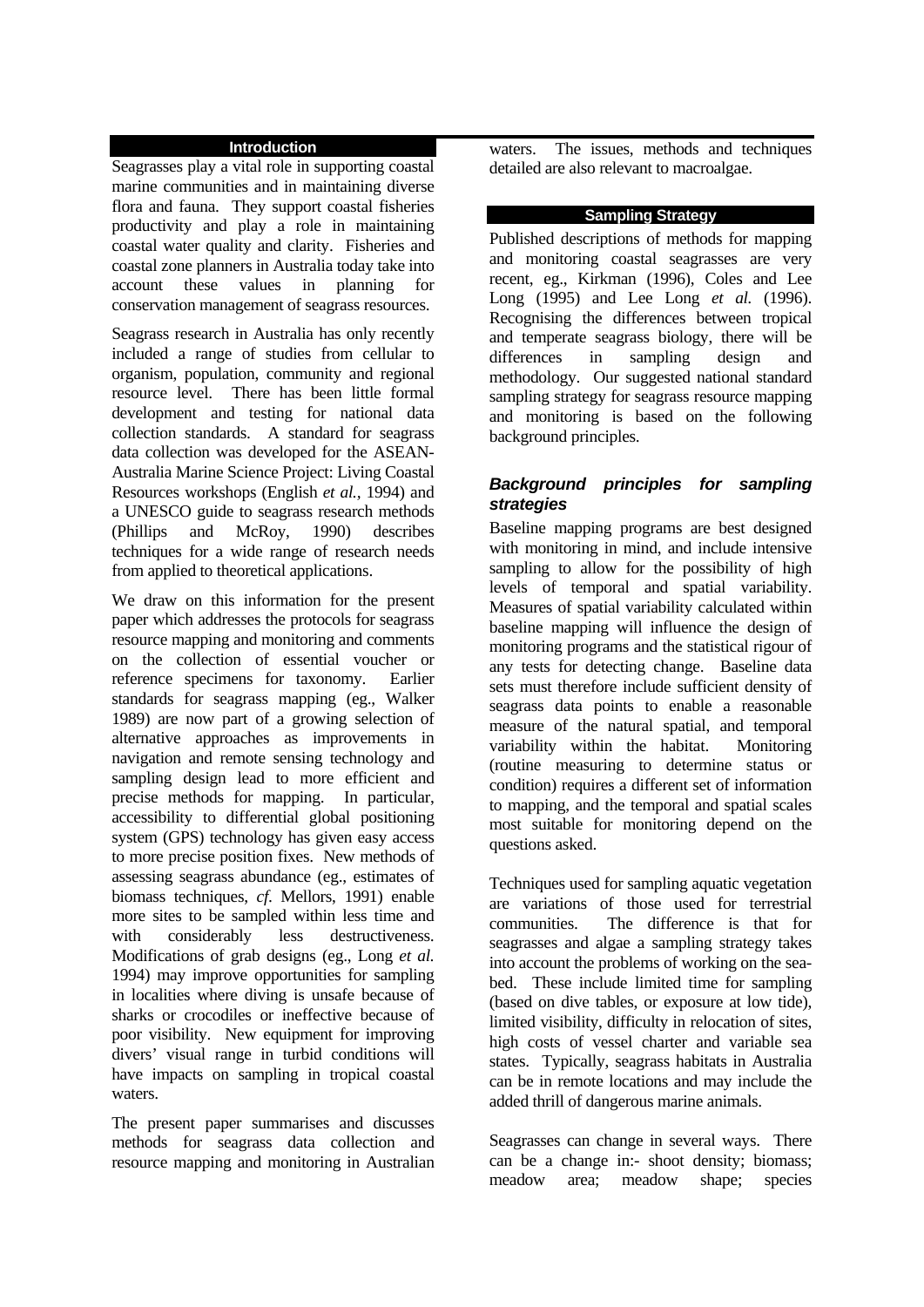composition; plant productivity and depth distribution. There can be changes in the location of a meadow or a change in the associated fauna and flora, or a combination of some or all of these at small or large spatial and/or temporal scales. These changes may occur naturally and possibly on a regular seasonal basis. There is little information on the range of natural seasonal and year-to-year variability in seagrasses, and this information is a prerequisite to distinguishing human impacts. The seagrass parameters chosen for study depend on the questions to be answered. Seagrass parameters which represent indexes of impact can be monitored at local scales on permanent sites or throughout the meadow. These parameters can include seagrass tissue nutrients/elements (eg., Chlorophyll a, CHO's, C:N:P), plant productivity (eg., growth rates) or seagrass depth range. If it is necessary to know the changes in size of seagrass resources, distribution (maps) and abundance measures (eg., biomass, shoot density) are necessary for the whole meadow. The required precision and intensity of sampling effort will be less for regional scale studies.

### *Designing sampling programs*

We suggest a hierarchy of information is required. To scope the extent of the existing resource, remotely captured (eg. satellite or aerial photography) images combined with ground truthing and specimen collection would be a priority. Locations and areas which support seagrass resources of special importance which are under threat or areas for which more information is required could be identified from this data. At these select sites, detailed sampling would include species composition and estimates of means and variances for parameters such as above-ground biomass or percent cover. The choice of sampling designs (eg. systematic, stratified, multistaged or adaptive), and location of sites (eg. transects, haphazard, random or fixed approaches), will depend on the peculiarities of each study situation. Attention should be drawn to the problems of pseudoreplication, spatial autocorrelation, assigning suitable controls and the difficulties in meeting all the requirements for parametric tests.

Seagrass biomass (above-ground), total area, percent ground cover, and species composition have been the most commonly chosen

parameters for monitoring. Measuring seagrass growth parameters (eg. plant growth rates, plant tissue C:N:P, carbohydrate composition) provides greater insight into the causes of change in seagrass abundance. Physical environmental parameters which most often influence seagrass growth are:- light (Photosynthetically Active Radiation), turbidity, depth, temperature, salinity and sediment nutrients. Information on these parameters help in assessing the causes and scale of seagrass loss and the mechanisms for seagrass recovery. Turbidity, light (PAR), salinity and temperature are often included in monitoring, but require more frequent measurements according to the time periods over which they vary and affect seagrass growth and survival (Dennison *et al*. 1993).

The type of information to be collected on coastal habitat types such as seagrass meadows is dependent on the use expected for the data; the questions likely to be asked of the data; and the accuracy and precision of the answers required. Monitoring is easiest to apply to a specific environment concern such as the change likely to seagrasses from a port or harbour development. To measure regional changes it is our view that mapping using qualitative information on spatial distribution and repeated twice a year or at a suitable pre-determined time interval may provide a broad but sufficient indication of change. If changes in the area of seagrass measured this way continued in one direction for three or more sampling intervals, resources could be diverted to investigate the cause of change and, if possible and necessary, to remove the causal agent and at that point in time establish a more detailed monitoring program.

A useful basis for sampling is that adopted recently by the ASEAN-Australia Marine Science Project: Living Coastal Resources (English *et al*., 1994). This details the physical and biological parameters to be monitored, and provides examples of field sampling design, sampling methodology, sample processing, data recording, processing and analysis, with notes on safe procedures. Sampling methodologies detailed in the UNESCO monograph 'Seagrass Research Methods' (Eds. Phillips and McRoy 1990) are also recommended.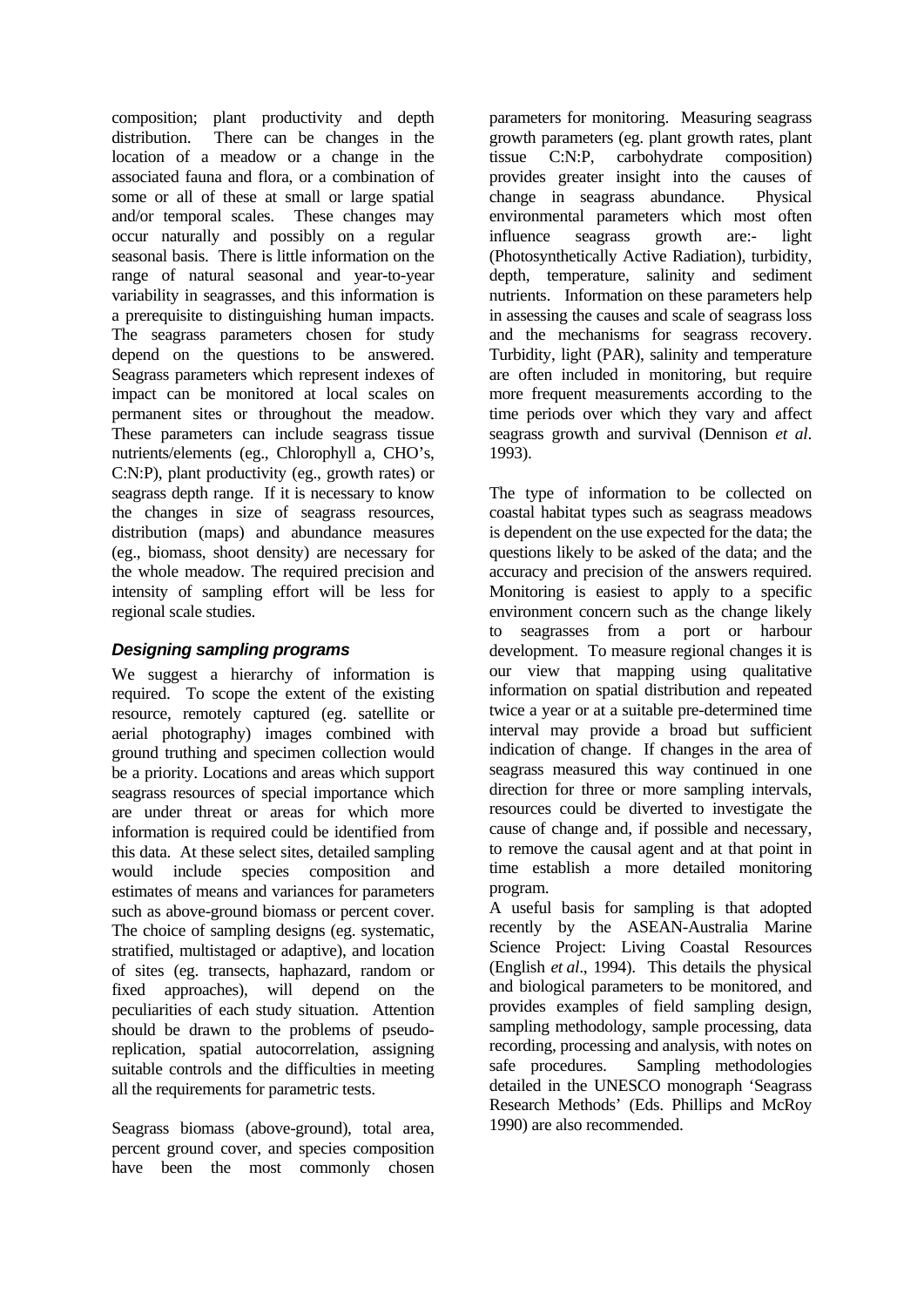### **Equipment and Field Techniques**

Remotely captured (satellite and vertical airphoto) images for seagrass distribution and abundance can be digitised and rectified to geocoordinates for use on a Geographic Information System (GIS). Acoustic survey techniques are showing promise for mapping and monitoring densely vegetated meadows, but require much more improvement to detect low vegetation cover.

We have regularly used methodologies developed by Mellors (1991) to measure and record change in seagrass biomass and species composition (McKenzie *et al*., 1995). Other methods are described by Long *et al*. (1994) and Saito and Atobe (1970). The method adopted by any particular study will depend on the biological, logistic, cost-benefit, environmental and safety priorities of the study.

A technique developed for intertidal algae (Saito and Atobe, 1970) uses ranked estimates of vegetation cover in quadrats, including detailed assessments of species composition, for each sampling site. Rank estimates of above-ground biomass can also be used, as in Mellors (1991), and this technique is recommended for collecting seagrass biomass estimates from numerous sites, without harvesting large numbers of samples. 5 to 10 reference quadrats can be harvested at the end of a sampling event, to calibrate each persons' visual estimates against actual seagrass biomass measures. Incorporating estimates of species composition in quadrats (Saito and Atobe, 1970), makes the Mellors (1991) method even more useful. Care is required during every estimation of vegetation biomass and composition, but the errors inherent in visual estimates are acceptable if a sufficiently large number of sites are observed.

Where poor visibility prohibits visual estimates. grabs are an alternative for sampling seagrasses. Long *et al.* (1994) tested the use/efficacy of a modified "orange-peel" grab in different sediment and vegetation types, and report acceptable results. We have recently however developed an apparatus for making visual estimates in low visibility waters in northeastern Queensland and expect to publish this method in the near future.

### *Equipment needed for sample collection*

Satellite and aerial-photo images are commercially available, or special aerial photo runs can be arranged. Minimum requirements for ground surveys, include maps/charts (and aerial photos), GPS units (with differential capability if possible), depth measuring instruments, compass, quadrats and data sheets. We regularly use quadrats 50 cm x 50 cm as they are the largest size comfortable for diving operations, although smaller quadrats may be necessary in some circumstances, depending on the seagrass species. The researcher must also be aware of cumulative errors when multiplying measures from small quadrats to per metre square units. Vessels and diving gear are needed for subtidal work. Equipment for harvesting seagrass for biomass measures include:- 5 - 10 quadrats; collecting bags; knives (for cutting rhizomes around edges of quadrats); labels and plastic bags.

### *Calibration of equipment and samples*

Within the Mellors (1991) method, 5 to 10 quadrats - equal in size to the sample quadrats, and across the full range of biomasses observed during the survey - are ranked by each observer, harvested and biomass measured. Estimates of seagrass biomass are calibrated by calculating a regression equation for each observer. The regressions are for observer rank against actual dry weight biomass. Calibrations may need to be repeated for different seagrass species if plant physiology varies. As the Mellors (1991) visual estimates of seagrass biomass are calibrated to actual biomass measures within each survey, data can be cross calibrated with other surveys of seagrass biomass.

Depth measuring instruments are regularly calibrated and depth measures are standardised to depths relative to mean sea level (MSL), using the tidal plane information for each survey locality. The depth of the echo-sounder transducer below the water surface needs to be accounted for.

### *Spatial resolution*

The scale decided upon for mapping or monitoring may determine the overall approach to sampling intensity and influences what is possible with a limited set of financial and human resources. If mapping for resource inventories is on a large scale (eg. the Great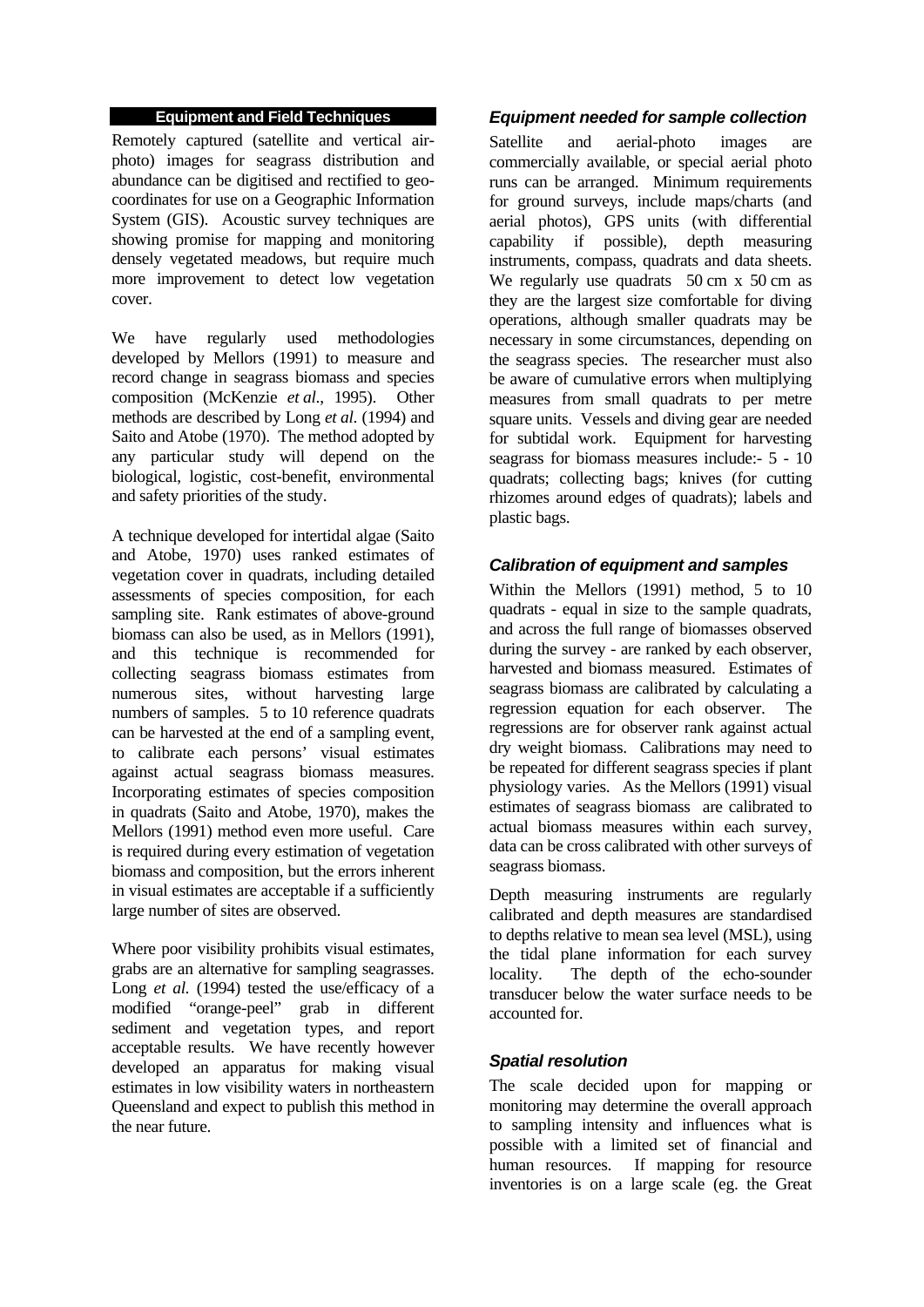Barrier Reef World Heritage Area) then the intensity of sampling will be low and may detect only broadscale changes. Satellite imagery and aerial photography are useful for mapping where dense seagrasses can be seen on large scales (Kirkman, 1996; Hyland, Courtney and Butler 1989; Long *et al*., 1994), but cannot always be used to successfully map or monitor seagrass biomass (Walker, 1989) or identify seagrasses of low density, or in water too deep or too turbid for remote sensing (Hyland, Courtney and Butler 1989). This may include vast areas of important seagrass in northern Australia.

If examination of seagrass meadows is required at a finer scale (eg., a port or harbour), the sampling intensity can be higher with greater precision than large-scale or remote areas and smaller levels of change may be detectable. If good quality remote sensing information or aerial photographs are available a stratified sampling design may be possible, requiring less field samples for the same resolution.

### *Temporal resolution*

Seagrass abundance and distribution can change quite dramatically depending on time of year (a six-fold increase in biomass was recorded by McKenzie (1994) between seasons). This information is necessary in designing monitoring programs to measure inter-annual variability of seagrass meadows. A pilot study is recommended if time permits. Seagrass leaf turnover rates can be as quick as 15 days in tropical conditions but much slower (up to hundreds of days) in temperate regions (Hillman *et al.* 1989). Sampling during only one season may miss seasonal seagrass species, and sampling in Winter is likely to record the smallest sustainable distribution for the year. Sampling during the period late Spring to early Summer, at least in the tropics, gives an idea of the highest abundances and greatest distributions.

It is important to ensure seagrass abundance is measured during a period of little seasonal change, and/or monitored at the same time each year and/or measured frequently. Sampling intensity can be concentrated and unevenly spread if the expected change is related to a point source or seagrass species respond differently to the same environmental change. It may be possible to monitor on a different spatial scale to that in the original baseline if sufficient information is available on the likely response of the system. In some cases it is difficult to find a statistical difference in biomass and abundance between adjacent months. Sampling twice or three times a year may be necessary.

### *Sample storage & labelling*

Historically, seagrass voucher specimens have been stored dry pressed on herbarium paper. Specimens can be kept damp in cold storage for short term or fixed in a preservative for longer terms. Freezing larger specimens may result in a deteriorated, "mushie" end-product and is not recommended for taxonomic specimens. Standard procedure is to fix and store in 5-10% seawater formaldehyde. Specimens collected for reproductive section can be stored in 5-10% gluteraldehyde, or in alcohol : acetic acid (3:1) for chromosome analysis. Specific requirements are best discussed with the taxonomist as methods may vary with species type and size or with the investigative procedure. Minimum requirements for labelling include species name, preservative, collector, date, location, latitude and longitude, depth, sediment type and cooccurring species.

### *Sample and data storage in the field*

Seagrass biomass samples for calibrating divers' estimates are stored refrigerated in plastic bags but should be processed within days. We use manually completed hard-copy field data sheets so that special notes and sketches can be incorporated. Total reliance on electronic data may not be possible in a small vessel. Electronically collected GPS data can be downloaded and backed up frequently in the field.

### **Measuring problems and data quality**

It is important to be aware of possible sources of errors that can occur in the field as they directly influence the quality of the data. It is important to document these errors and ensure that this documentation travels with the data. Commonly encountered problems in the field when using the Mellors (1991) visual estimates technique require the following precautions to be taken.

1. Two sets of standard ranks may be necessary when the biomass between meadows varies greatly due to the species composition of a meadow (eg., a high biomass *Zostera*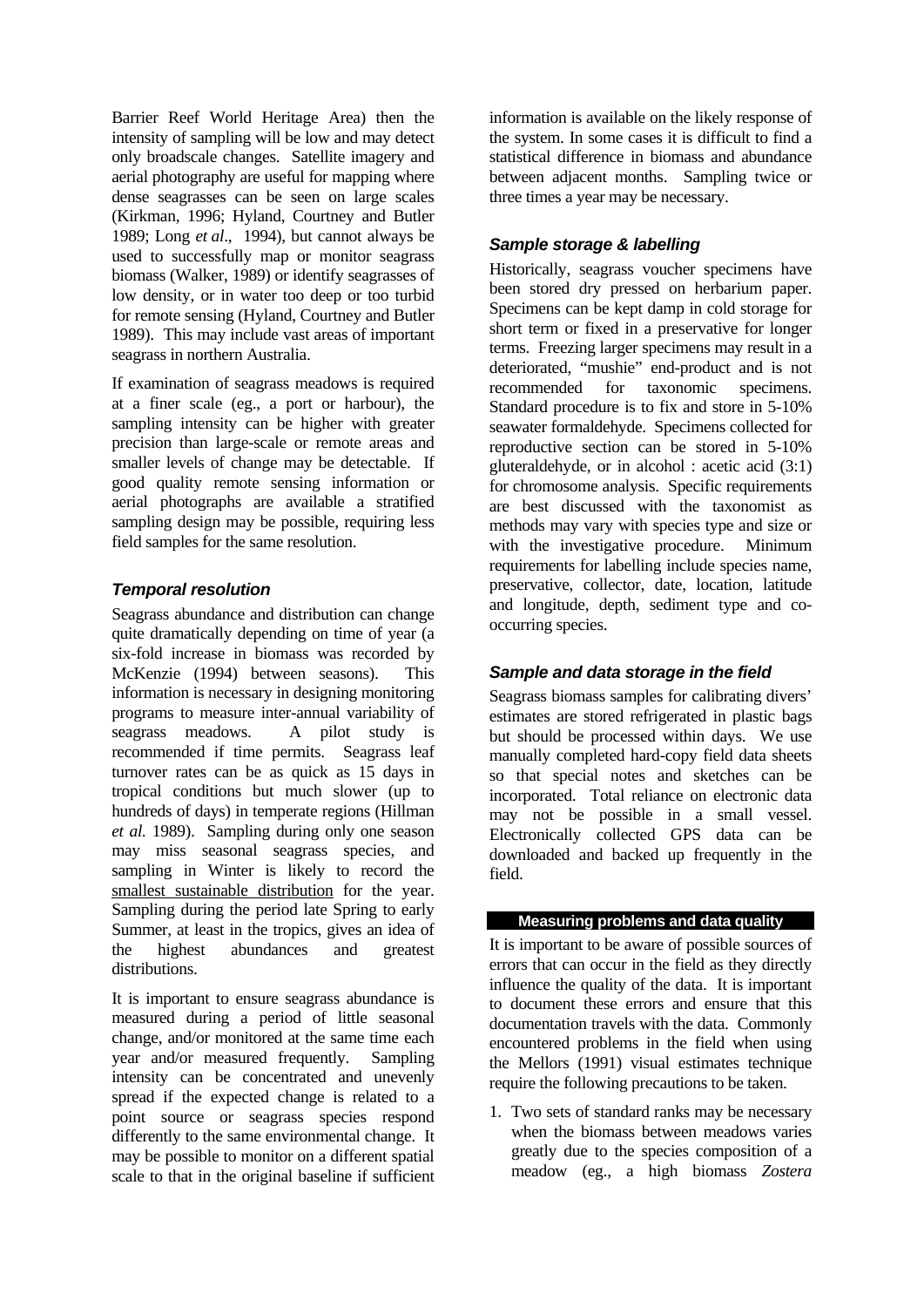meadow verses a low biomass *Halophila* meadow). In such a circumstance it is often better to assign standard ranks to individual observers who are instructed to only examine meadows of equivalent biomass (eg., one observer ranks the *Zostera* meadows, while another observer ranks the *Halophila* meadows). This allows finer resolution of biomass estimation and finer levels of detectable change.

- 2. A photographic record of the standard set of ranks is useful for observers to review when mapping is over several days. This eliminates the chances of 'drift' in estimation.
- 3. It is necessary to calibrate after every mapping exercise, to eliminate the effects of any "drift" in estimations.
- 4. When position fixing with a GPS it is important for the observer to be as close as possible to the GPS aerial to minimise position fix error. This can be difficult in small boats under conditions of strong wind and current.
- 5. Conduct the calibration exercise in the same type of environment as the sampling was conducted so that visual estimates for calibrations reflect the conditions experienced during sampling.

### **Some Practical Guidelines for Field Work**

Guidelines for seagrass sampling are site dependant and local knowledge may be required. Safety should be foremost when sampling the marine environment, paying particular attention to tidal regimes, turbidity, sea-state, dangerous marine animals and other human activities and impacts. Local knowledge of the above factors should always be sought. We strongly recommend that diving policies be developed by each organisation and national safety standards be met.

### *Documenting physical conditions during sampling*

Climatic conditions, sea state, water visibility may effect the quality of data collected and should be recorded. Notes on any peculiarities of a site are also very useful in later validation of data and for general interpretation of patterns observed during field studies.

### **Data Processing and Reporting**

### *Database management*

Relational databases are useful for storage and management of data. A protocol for verification of data and a reliability index is required. The data should be accompanied by any caveats on data reliability, eg., changes in data quality during sampling because of physical changes such as sea state. This is important when data is loaded into a GIS system which is used by managers. GIS data also requires a use-by date. Taxonomic data should be associated with a collector and source of reference material so species revision can be included, or species identification checked at a later date. Original (master) copies of final GIS maps should be stored in two places: the source laboratory and a regional or central archive. Always attach metadata and 'readme' files to GIS files the above-mentioned information on data source, data reliability, conditions of use, limits on interpretation and use-by date. Metadata also includes the correct form of citation to be used for acknowledging the data source.

### *Assessing change*

The size of change in the seagrass habitat that can be detected will depend on the resources available. Measuring a change induced by human activity against a background of natural variability can be difficult as little information is available on natural variability in the tropics and variability may be site and species specific. When assessing the downstream effect of coastal development the amount of change that is economically important may be different to what would be considered ecologically important. Even in countries with advanced research resources, detecting induced year-to-year changes of up to 25% in the tropics is in most cases unrealistic. A 50% year-to-year change in seagrass biomass normally would be detectable against natural change and would be important enough to prompt habitat management concern.

The level of significance (based on the Type I error) and level of assurance (based on the Type II error) in measuring and detecting changes are also important in calculating the most<br>appropriate monitoring design. While it is appropriate monitoring design. preferable for the probabilities of both Type I and II errors to be as small as possible, a reduction in the probability of a Type I error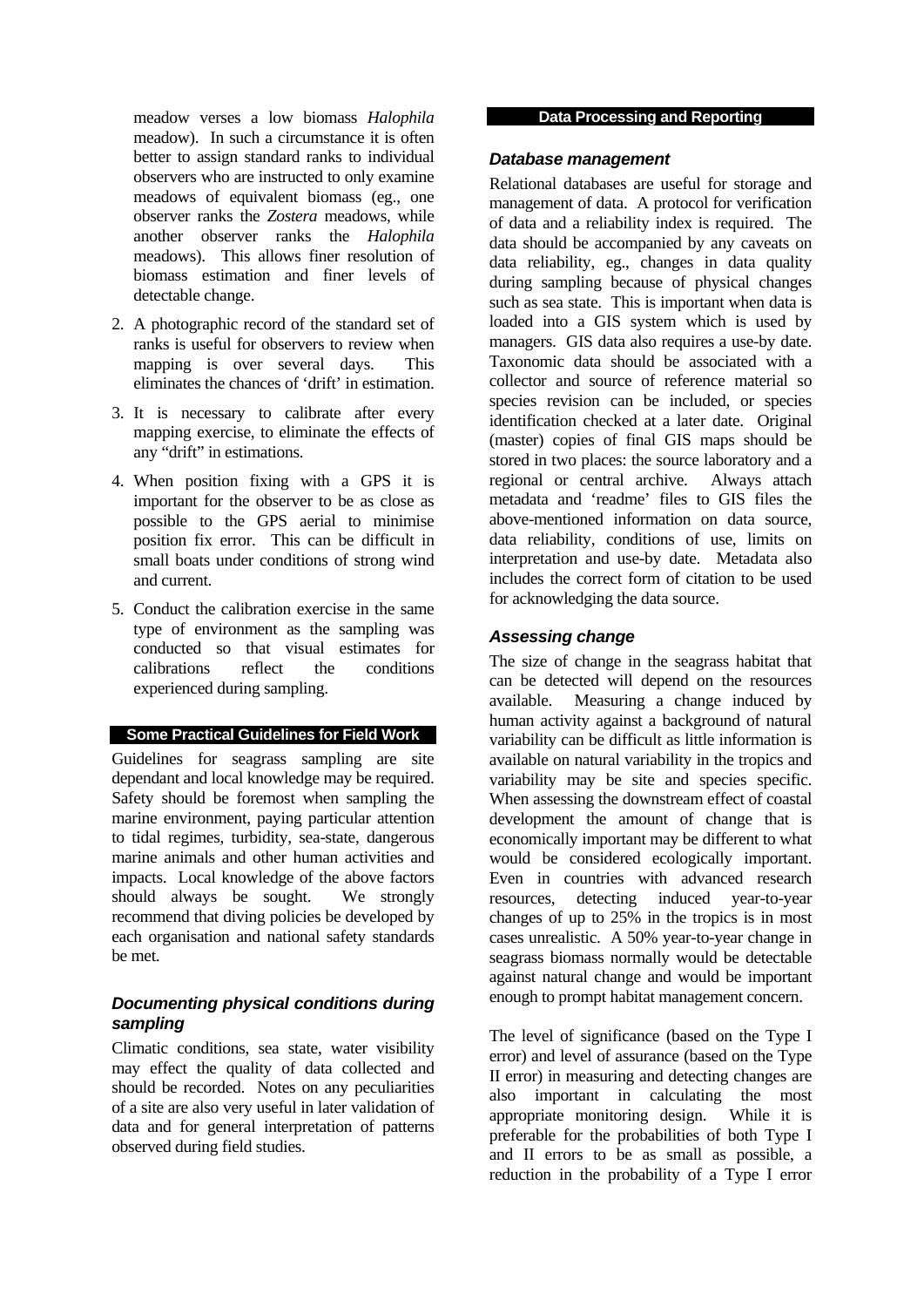inevitably results in an increase in the probability of a Type II error. In monitoring environmental factors such as seagrass abundance, accepting a high probability of Type II error is likely to be more costly in environmental terms than the risk of a Type I error (Peterman, 1990; Fairweather, 1991), ie., it is better to say there is a difference when one does not exist (being over-cautious) than to say there is no difference when in fact a difference does exist. The probability of a Type I error is best risked in an attempt to reduce the probability of a Type II error.

### **Summary and Conclusions**

The use of standards/ guidelines for seagrass data collection and management in Australia is ad hoc and accords to regional and local conditions and available resources. Standards can be adopted across regions of similar species groups, climatic or ecological patterns. Differences between tropical and temperate seagrass systems may require minor regional variations to the implementation of a national standard.

The recommended minimum procedure for ground surveys is use of the Mellors (1991) visual estimates of above-ground vegetation biomass, with estimates of species composition included. This has advantages of sampling numerous sites without having to harvest and process large numbers of samples. It is also the preferred method in sensitive or protected seagrass/ algae meadows. Quantitative (harvested) samples may be more appropriate for smaller experimental studies. The most commonly utilised measures for species which form high canopies still appear to be estimates of percent ground cover or shoot density. Remote sensing is less effective for mapping and monitoring for low vegetation cover, deep water or high. Cost, safety, remoteness, spatial and temporal scale and the questions being asked influence sampling design. Estimates of error and a use-by date are essential, and should where possible be attached to all archived databases and GIS maps.

#### **Acknowledgments**

Support for seagrass research in northern Queensland is provided by the Queensland Department of Primary Industries, the Cooperative Research Centre for Sustainable Use

of the Great Barrier Reef, the Ports Corporation of Queensland and the Great Barrier Reef Marine Park Authority.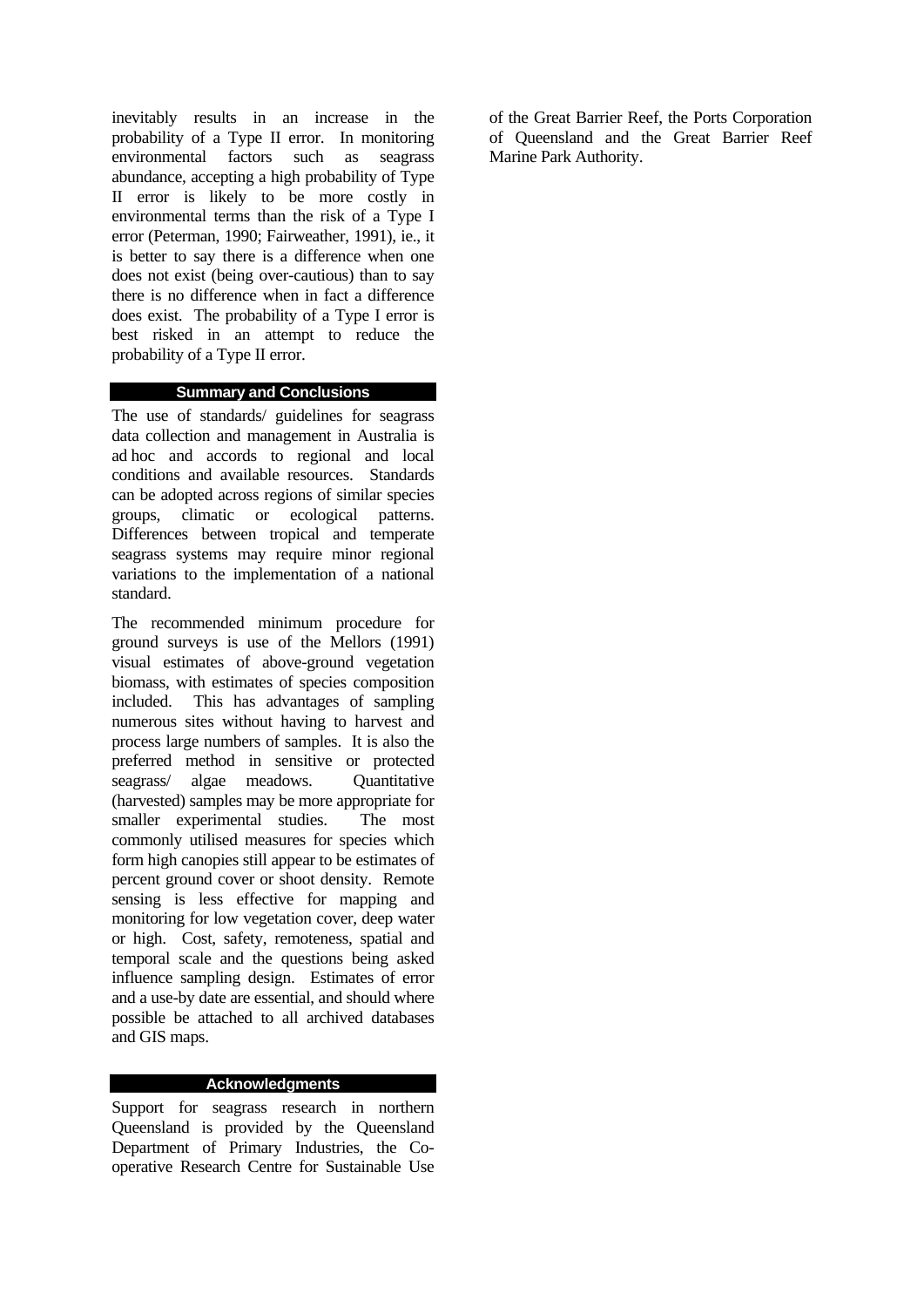#### **References**

- Coles, R.G. and Lee Long. W.J. (1995). Marine/coastal biodiversity in the tropical island Pacific region: Population development and conservation priorities. Proceedings of the workshop on Coastal and Marine Biodiversity in the island Pacific, Honolulu, Hawaii, in November 1994: Volume 11, Population, Development, and Conservation Priorities. (In press).
- Dennison, W.C., Orth, R.J., Moore, K.A., Stevenson, J.C., Carter, V., Kollar, S., Bergstrom, P.W. and Batiuk, R.A. (1993). Assessing water quality with submersed aquatic vegetation: Habitat requirements as barometers of Chesapeake Bay health. *BioScience*. 43: 86-94.
- English, S., Wilkinson, C. and Baker, V. (1994). "Survey Manual for Tropical Marine Resources. ASEAN-Australia marine science project: living coastal resources". (Australian Institute of Marine Science, Townsville.) 368 pp.
- Fairweather, P.G. (1991). Statistical power and design requirements for environmental monitoring. *Australian Journal of Marine and Freshwater Research* **42**: 555-567.
- Hillman, K., Walker, D.I., Larkum, A.W.D. and McComb, A.J. (1989). Productivity and nutrient limitation. *In*: Biology of Seagrasses. A treatise on the biology of seagrasses with special reference to the Australian region. Eds. A.W.D. Larkum, A.J. McComb and S.A. Shepherd. pp 635-685. Elsevier, Amsterdam.
- Hyland, S.J., Courtney, A.J. and Butler, C.T. (1989). "Distribution of seagrass in the Moreton Region from Coolangatta to Noosa". QDPI Information Series QI89010. (Queensland Department of Primary Industries, Brisbane.) 42 pp.
- Kirkman, H. (1996). Baseline and monitoring methods for seagrass meadows. *Journal of Environmental Management*. **47**: 191-201.
- Lee Long, W.J., McKenzie, L.J., Rasheed, M.A. and Coles, R.G. (1996) Monitoring seagrasses in tropical ports and harbours. Proceedings of the International Seagrass Biology Workshop, Rottnest Island, Western Australia 25-29 January, 1996. Eds. J. Kuo, R.C. Phillips, D.I. Walker and H. Kirkman. University of Western Australia. pp. 345-50.
- Long, B.G, Skewes I.D. and Poiner I.R. (1994). An efficient method for estimating seagrass biomass. *Aquatic Botany* **47**: 277-292.
- McKenzie, L.J. (1994). Seasonal changes in biomass and shoot characteristics of a *Zostera capricorni* Aschers. dominant meadow in Cairns harbour, northern Queensland. *Australian Journal of Marine and Freshwater Research* **45**: 1337-52.
- McKenzie, L.J., Rasheed, M.A., Lee Long, W.J. and Coles, R.G. (1995) "Port of Mourilyan seagrass monitoring, baseline surveys, Summer (December) 1993 and Winter (July) 1994". Ports Corporation of Queensland Environmental Monograph Series. (PCQ: Brisbane) (In press).
- Mellors, J.E. (1991). An evaluation of a rapid visual technique for estimating seagrass biomass.. *Aquatic Botany* **42**: 67-73.
- Peterman, R.M. (1990). Statistical power analysis can improve fisheries research and management. *Canadian Journal of Fish and Aquatic Sciences* **47**: 2-15.
- Phillips, R.C. and McRoy, C.P. (1990). "Seagrass Research Methods". Monographs on oceanographic methodology 9. (UNESCO, Paris). 210 p.
- Saito, Y. and Atobe, S. (1970). Phytosociological study of intertidal marine algae. I. Usujiri Benten-Jima, Hokkaido. *Bulletin of the Faculty of Fisheries, Hokkaido University* **21**: 37-69.
- Walker, D.I. (1989). "Methods for monitoring seagrass habitat". Victorian Institute of Marine Science Working paper No 18. 21 p.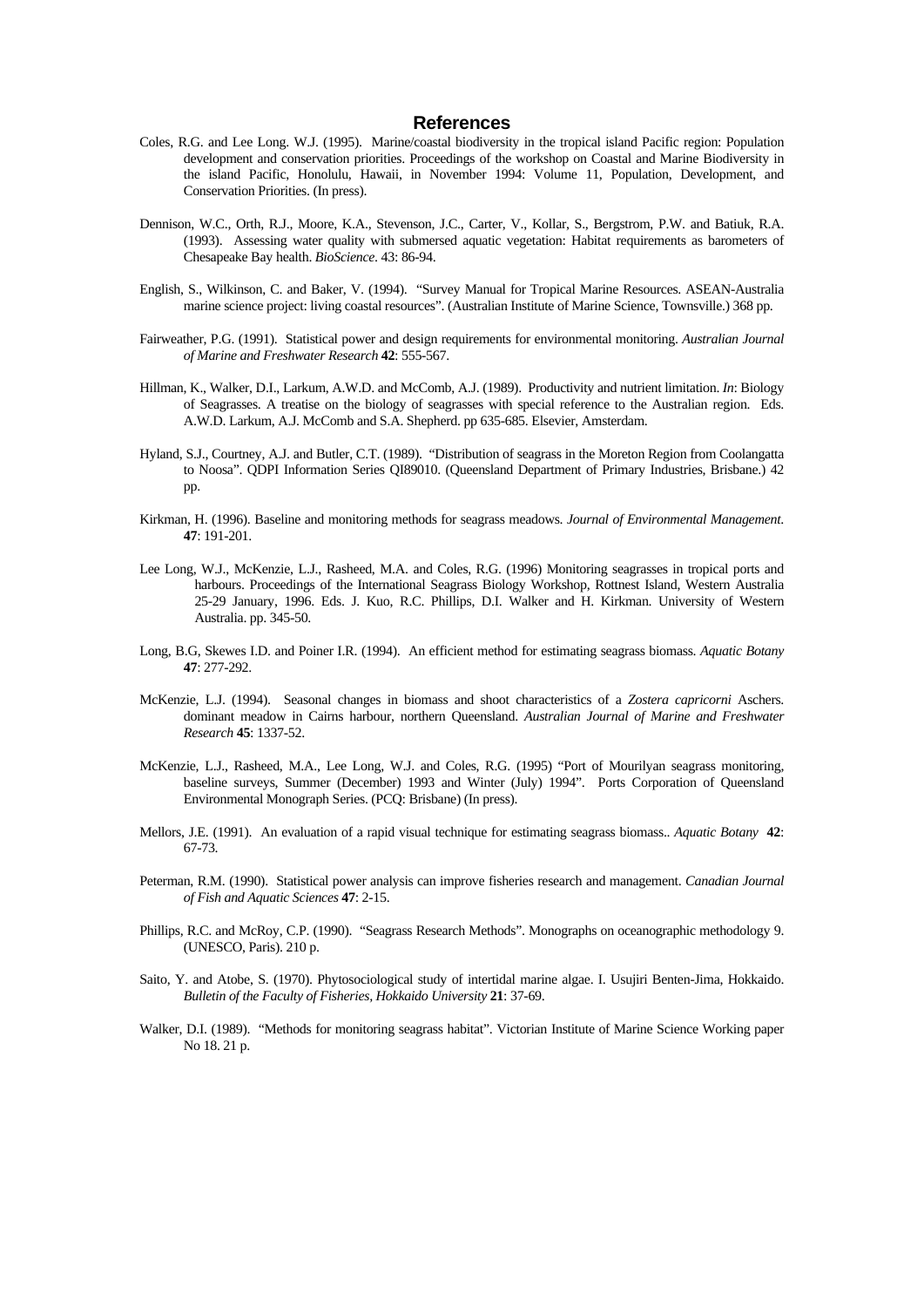## **Wasting Disease in seagrass review of current literature.**

### **Paul A Daniel**

*Seagrass Ecology Group, Queensland Department of Primary Industries Northern Fisheries Centre PO Box 5396 Cairns Q 4870* 

**Massive die-back or wasting of seagrasses has been recorded around the coasts of the world since the 1930's. A marine slime mold,** *Labyrinthula sp***. was identified as the suspected pathogen in this wasting disease.** *Labyrinthula* **usually plays a non-aggressive role in the senescence of seagrass leaves. Small brown spots which develop in lesions and spread, becoming much darker, throughout the leaf are characteristic symptoms of this disease. It is believed that one or a combination of external influences, both natural and anthropogenic, stress the health of seagrass communities triggering these events. Transmission is most likely via direct contact of infected leaves with healthy ones. The die-back of seagrasses has been recorded right around Australia.** 

The occurrence of a wasting disease or dieback, in seagrass meadows has been recorded worldwide (Muehlstein et al, 1988; Wnuczynski, 1996). It was initially and most dramatically observed in the eelgrass, *Zostera marina,* in the early 1930's along the coasts of North America and Europe. By 1933, in virtually one year, the disease had decimated 90% of the eelgrass in the North Atlantic (Anon, 1997).

Similar events where noted in eelgrass populations along the US Pacific coast in the late 1930's, New Zealand in the early 1960's and has re-occurred since 1984 in specific localities along both the east and west coasts of the USA and Europe (Muehlstein *et al.,* 1988). This disease has been particularly studied in the turtle grass, *Thalassia testudinum* in Florida Bay, southern Florida, USA., where rapid and widespread recurring mortality has been found since 1987 (Durako and Kuss, 1994).

In Australia, losses of seagrass have been extensive since the 1960's, but documented as principally human-induced (Walker and McComb,1992). The presence of *Labyrinthula* however was found throughout Lake Macquarie and the Tuggeron(?) lakes in NSW in the mid 1970's without any signs of a wasting event (West, pers. comm).

More recently in Great Sandy Strait, southeast Queensland, a decline of seagrass began in the early to mid 1980's, with a loss of *Zostera capricorni* in the upper region of Tin Can Bay. This loss had spread extensively out into large seagrass meadows of the straits by 1988. Five of the predominant species of seagrass present in Great Sandy Strait; *Zostera capricorni*, *Halodule uninervis*, *Halophila spinulosa*, *H.*  o*valis* and *Cymodocea serrulata*, have undergone periodic decline over the past three years and the symptoms associated with wasting disease noted (McLeod pers comm., in Wnuczynski, 1996). Wnuczynski(1997), isolated *Labyrinthula* from seagrass meadows of the Great Sandy Strait and Moreton Bay in 1995.

 Reports of seagrass die back have also come from Torres Strait (Pitcher and Bishop, 1994). An unusually large run-off of freshwater from the Papuan mainland is suspected to be the cause of this event (Long and Skewes, 1996). Although the presence of *Labyrinthula* was not recorded in this location, it has been recorded in tropical mangrove ecosystems (Ulken, 1986; Ulken *et al.,* 1990; Bremer, 1993).

Species of *Labyrinthula*, commonly referred to as marine slime molds, are widely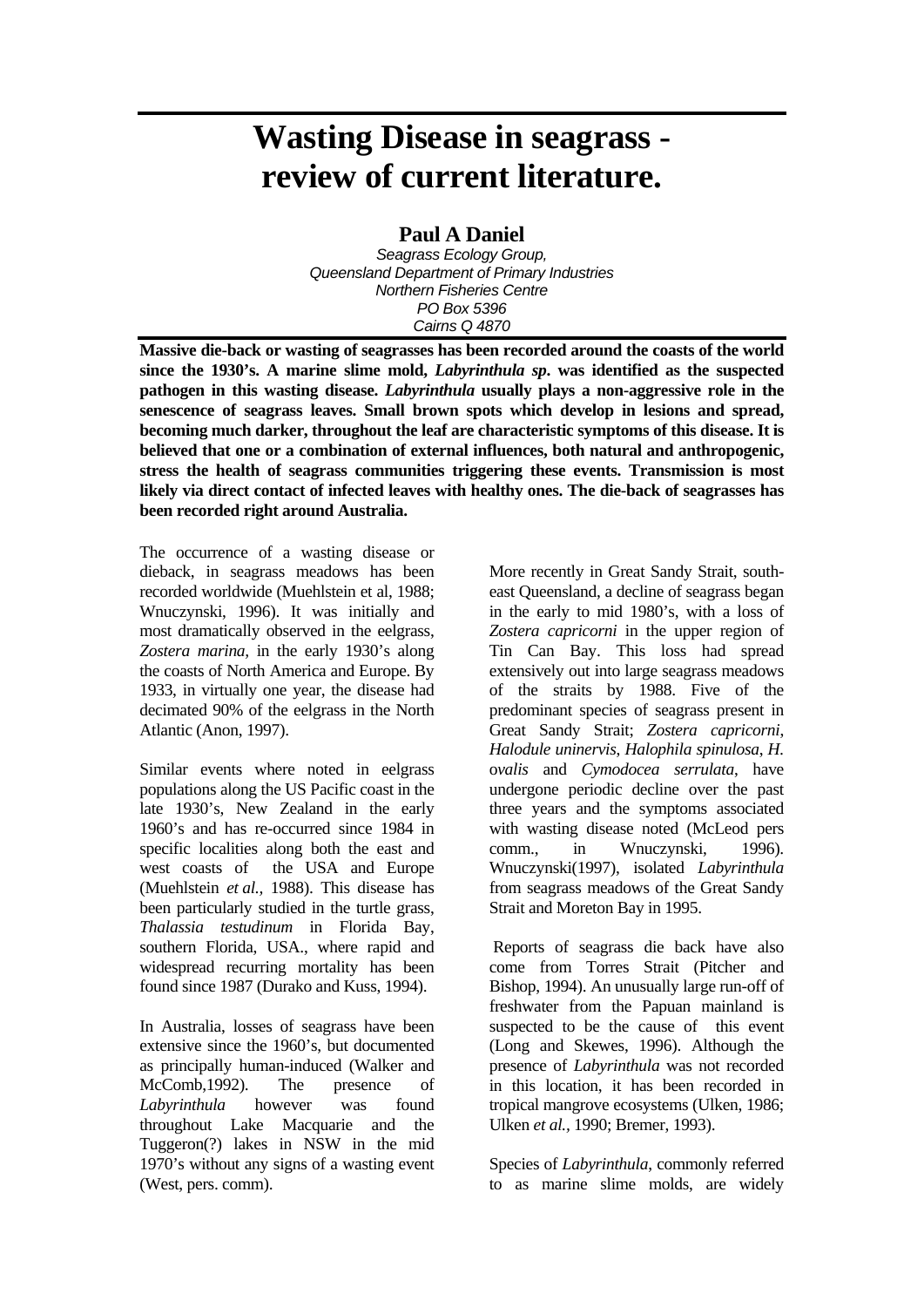distributed in coastal areas around the world (Vergeer and den Hartog, 1994). They have been isolated from a variety of marine habitats and substrates including organic detritus, diatoms, macro-algae and marine vascular plants. Infection experiments have shown isolates to be genus specific. *Labyrinthula zosterae* for example, has only been isolated from species of *Zostera* (Short *et al.,* 1993). The *Labyrinthula sp*. isolated from *H. ovalis* is the most aberrant and may represent another genus. Currently eight to nine species of *Labyrinthula* have been recognised (Porter in Vergeer and den Hartog, 1994), with one freshwater species reported (Zopf in Muehlstein *et al.,* 1991).

*Labyrinthula* spp. are characterized by spindle or fusiform shaped cells surrounded by an ectoplasmic network which serves a role in cell adhesion, motility, communication and nutrition (Porter, in Muehlstein *et al*., 1991). The development of wasting disease symptoms have been recorded and most recognized in *Z. marina*. Lesions develop which cause some air lacunae to fill with water. Small brown spots and stripes develop in these lesions which then spread along the leaf and become darker. In very diseased plants, these characteristics are evident in even the youngest leaves but are usually restricted to the oldest leaves in most populations. Similar lesions have been found on almost every seagrass investigated (Vergeer and den Hartog, 1994).

Cytological studies of the pathogen have shown it to be most frequently associated with marginal areas of the disease symptoms. In early stages of infection, *Labyrinthula* cells were located in the mesophyll cells taken from marginal areas of necrosis of small necrotic spots. *Labyrinthula* cells were rarely observed in epidermal cells. The mesophyll cells may be nutritionally more advantageous or easier to penetrate. They appeared to move rapidly through the tissue, directly penetrating the cell walls of the host. The ectoplasmic network that surrounds *Labyrinthula* cells appears to have an important role in the enzymatic degradation of the host plant cell walls and then presumably a role in the destruction of cells contents. In leaf pieces from marginal areas of larger necrotic patches, *Labyrinthula* cells had invaded the vascular tissue. Later phases of infection are characterised by leaf tissue that is completely brown, with pathogen cells more common in the epidermal cells and occasionally in the lacunae (Muehlstein, 1992).

Direct contact of diseased leaves with healthy leaves is thought to be the most probable mechanism of disease transmission. In laboratory conditions, direct contact was necessary for disease symptoms to appear. In nature, water currents could facilitate a diseased leaf coming in contact with healthy tissue. The pathogen was never isolated from the roots or rhizomes (Muehlstein, 1992).

Durako and Kuss (1994), recorded the pathogenic effect of *Labyrinthula* on *T*. *testudinum*. They noted that when *Labyrinthula* infected lesions where present, there was a reduction in photosynthetic capacity. The maximum photosynthetic rate decreased to below zero when lesions covered 25 % or more of the leaf tissue. At the same time the oxygen demand of the leaves increased, with respiration rates being up to three times higher in infected leaves than in non infected leaves. Severely infected tissues exhibited net respiration, even in high light levels. This may then reduce the availability of oxygen for transport to below ground tissues, possibly making *Thalassia* more susceptible to hypoxia, a proximal cause of death.

The presence and activity of a slime mould, *Labyrinthula zosterae*, was initially generally thought to be the pathogen and the sole agent responsible for this massive wasting of seagrass communities world wide (Muehlstein *et al.,* 1991; Short et al 1993). Although wasting disease has been recognised as a natural event (den Hartog, 1987), further studies have shown *Labyrinthula* spp., to be associated with seagrasses, without necessarily large scale epidemics comparable to the 1930's (Muehlstein *et al.,* 1988), or no damage at all (Vergeer and den Hartog, 1994). The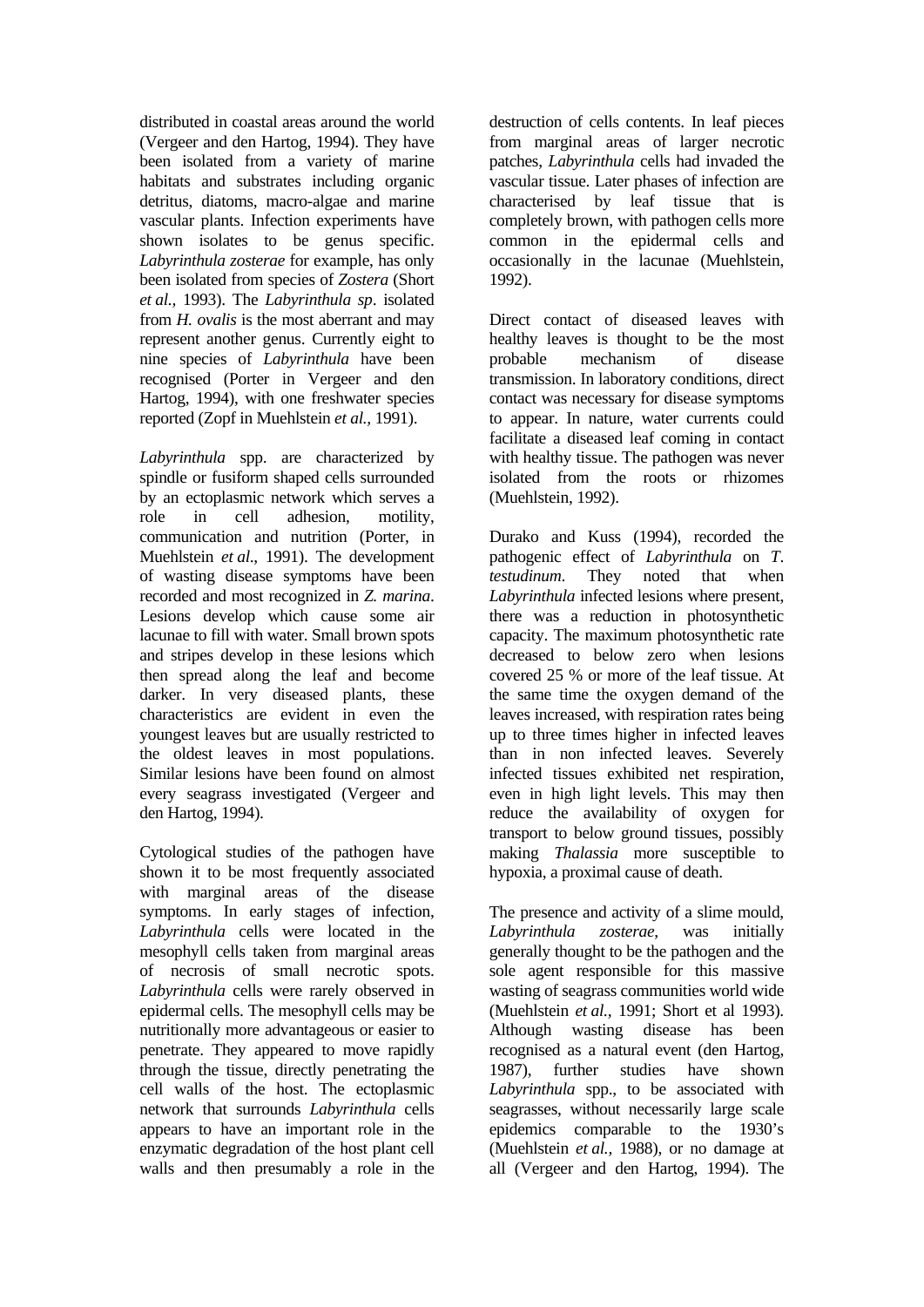occurrence of the disease does not always result in the death of the plant (Short *et al.,* 1993).

The omnipresence of Labyrinthulacae in seagrasses has suggested it has a functional role. Labyrinthulacae was found in all 11 seagrass species investigated, belonging to nine genera (See Appendix One). In all species, *Labyrinthula* was isolated only from wasting disease like lesions in the oldest leaves. The only exception to this was with *H. ovalis*, where it was found on healthy green leaves. Thus it is thought that *Labyrinthula* normally plays a part in the senescence of the leaves. This supports the view that other factor(s) are also required to catalyze an outbreak of the wasting disease. This could be through increasing the susceptibility of the seagrass or stimulating the growth of the slime mold (Vergeer and den Hartog, 1994).

That *Labyrinthula* is normally a nonaggressive secondary decomposer of seagrasses is well accepted within the scientific literature (Young, in den Hartog 1987, Wnuczynski 1996, Landsberg *et al.,* 1996). Exactly what triggers an outbreak of a wasting or die back event though still remains unclear (den Hartog 1987, Nienhuis 1994, Vergeer *et al.,* 1995). A local explanations appear to be necessary, rather than a global cause (den Hartog, 1987).

Natural phenomena such as floods, droughts or hurricanes produces stress in specific localities. The decline of *Zostera* in the US, for example coincided with a period of very low precipitation, while conversely another more localised decline in seagrass correlated with extremely high rainfall. The decline of *Zostera* in Denmark in the 1930's, related to high summer water temperatures which supported the drought correlations, where drought is accompanied by high water temperatures, salinity and light intensity (Martin, in den Hartog, 1987).

However due to the surprisingly virulent and aggressive nature of *Labyrinthula* in a wasting event, many researchers see anthropogenic influences as the primary catalyst (den Hartog 1987, Wnuczynski 1996). Reduction in water quality through eutrophication, chemical input, thermal and sewerage effluent and such events as oil spills, increased turbidity from dredging and salinity changes are some man induced factors that cause a reduction in seagrass meadows (Wnuczynski, 1997). The initial die back of seagrass communities in the Great Sandy Straits region, coincided with township development and population increases along the adjacent coast. The development of sewage treatment plants, rubbish dumps and industrial estates are thought to more than likely have had a negative influence on coastal aquatic ecosystems (Wnuczynski, 1996).

Any environmental circumstances prevailing at the time of the wasting events that altered light intensity and water temperature may as in the case of *Zostera* make the seagrass more susceptible to *Labyrinthula*. Phenolic compounds in eelgrass for example act in the chemical defence of the plant against invading organisms. Plants grown under high light intensity show higher levels of these phenolic compounds, than those in low light. Whereas an increase in water temperature leads to a decrease in these compounds. An infection with *Labyrinthula* itself also greatly effects the phenolic compounds (Vergeer *et al.,* 1995).

The one element in the wasting disease enigma that is uniformly agreed upon is the link between salinity and disease severity. In a Wasting Index developed by (Burdick et al, 1993), the disease was found to rapidly spread above a certain salinity threshold. Declines below this salinity, due to rainfall or run off allowed recovery. Tests at various salinities have demonstrated that below 10  $\%$ <sup>0</sup> the disease symptoms rarely appear, and not at all below 5% (Muehlstein *et al.,* 1988).

In the example of Durako and Kuss (1994), density-dependant studies on *Thalassia*, drought conditions in addition to diversion of upland run off, had resulted in the lagoon becoming hypersaline. This was compounded by a reduction in the frequency of hurricanes in the region, reducing low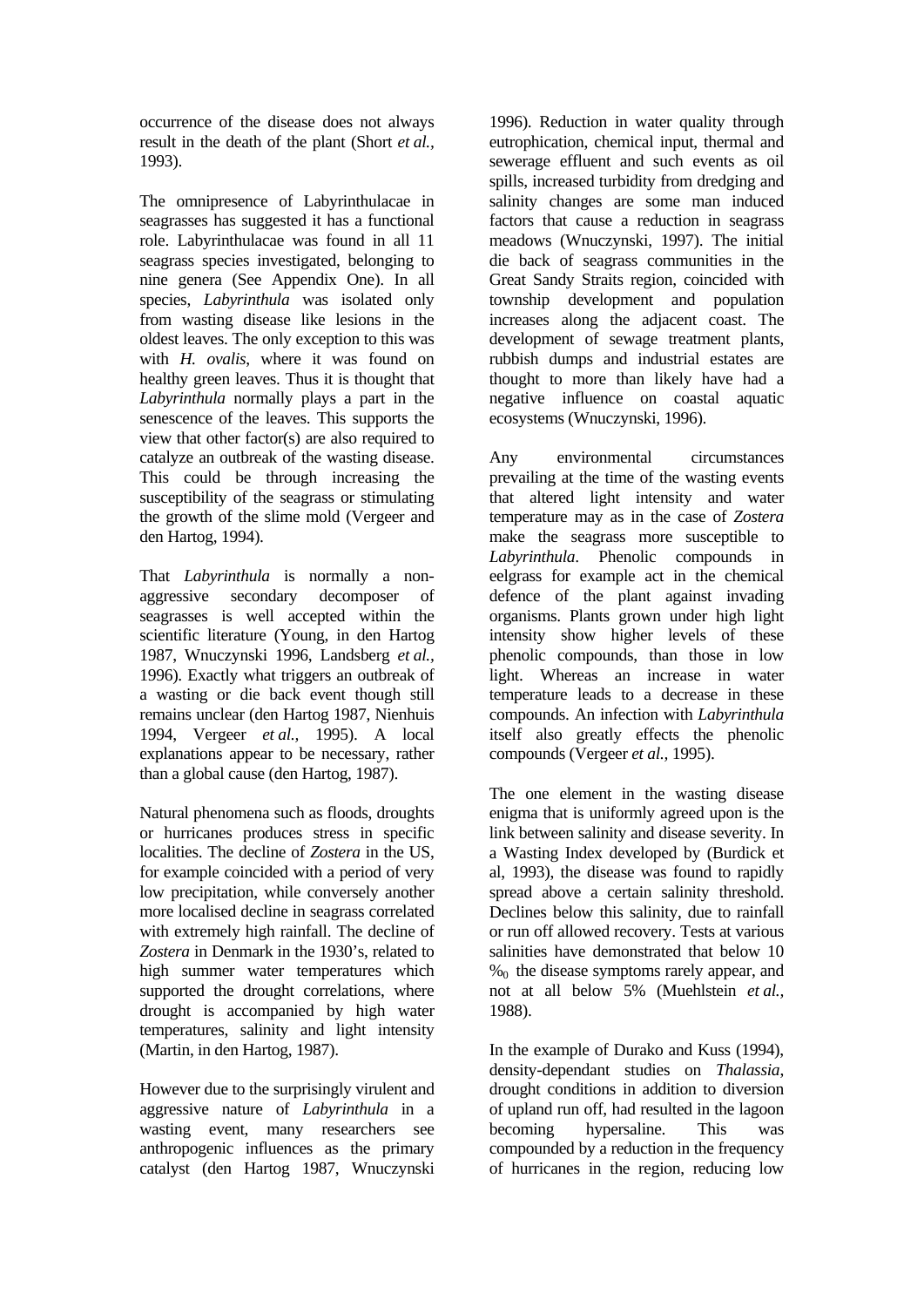salinity pulses through the system and allowed an increased accumulation of sediments. These changes allowed *Thalassia* to develop to high densities. When the outbreak of wasting disease occurred it was absent in the lower salinity basins in the northeast of the bay even though these populations where chronically stressed. This study suggests that a combination of factors trigger a wasting event.

Little information was available on recovery seagrass. In the North Atlantic, it was noted that recovery of eelgrass from the 1930's epidemic was slow taking several decades. Even then it did not reappear in all of its previous locations. In 1988, the symptoms of wasting disease was again noted in many widespread eelgrass populations. There have been several local declines but noncomparable to the earlier epidemic (Muehlstein *et al.,* 1988). It has been suggested that this may be a developmental cycle of 50-55 years (Glemarc, in den Hartog, 1987). As already discussed a sufficient decline in salinity would facilitate inactivating the pathogen and allow recovery (Burdick *et al.,* 1993) but no time frame has been investigated to date.

Muehlstein *et al.* (1991) found *Labyrinthula* easy to isolate using modified techniques of Watson and Ordal (1957) and Koch's postulates (Brock, 1961) to test its pathogenicity. Species identification is facilitated primarily by substrate or host specificity, growth patterns and cell morphology.

#### **References**

- Anon. (1997)The Wasting Disease. *http://www.botany.hawaii.edu/seagrass/w asting.htm*
- Bremer, J. (1993). Lower marine fungi (Labyrinthulomycetes) and the decay of mangrove litter. *Hydrobiologia* **295**(1-3), 89-95.
- Burdick, D.M., Short, F.T., and Wolf, J. (1993). An Index to assess and monitor the progression of wasting disease in eelgrass *Zostera marina*. *Marine Ecology Progress Series* **94**(1) 83-90.
- den Hartog, C. (1987). "Wasting Disease" and other Dynamic Phenomena in *Zostera* Beds. *Aquatic Botany* **27**, 3-14.
- Durako M.J. and K.M Kuss (1994). Effects of *Labyrinthula* infection on the photosynthetic capacity of *Thalassia testudinum*. *Bulletin of Marine Science* **54**(3), 727-732
- Landsberg, J.H., Blakesley, B.A., Baker, A., McRae, G., Durako, M., Hall, J., Reese, R. and J. Styer (1996). Examing the Correlation between the presence of the Slime Mold *Labyrinthula sp*. and the Loss of *Thalassia testudinum* in Florida

Bay. *Seagrass Ecology*, http://flabay.saj.usace.army.mil/seag1996 .htm

- Long, B.G. and T.D. Skewes (1996). On the trail of seagrass dieback in Torres Strait. *Professional Fisherman* **18**(4),15-18
- Muehlstein, L.K., D. Porter and F.T. Short (1988). *Labyrinthula* sp., a marine slime mold producing the symptoms of wasting disease in eelgrass, *Zostera marina*. *Marine Biology* **99**, 465-472.
- Muehlstein, L.K., D. Porter and F.T. Short (1991). *Labyrinthula zosterae* sp. nov., the causative agent of wasting disease of eelgrass, *Zostera marina*. *Mycologia* **83**(2), 180-191.
- Muehlstein, L.K. (1992). The host-pathogen interaction in the wasting disease of eelgrass, *Zostera marina*. *Canadian Journal of Botany* **70**(10), 2081-2088.
- Nienhuis, P.H. (1994). Causes of the eelgrass wasting disease: Van der Werff's changing theories. *Netherlands Journal Of Aquatic Ecology* **28**(1) 55-61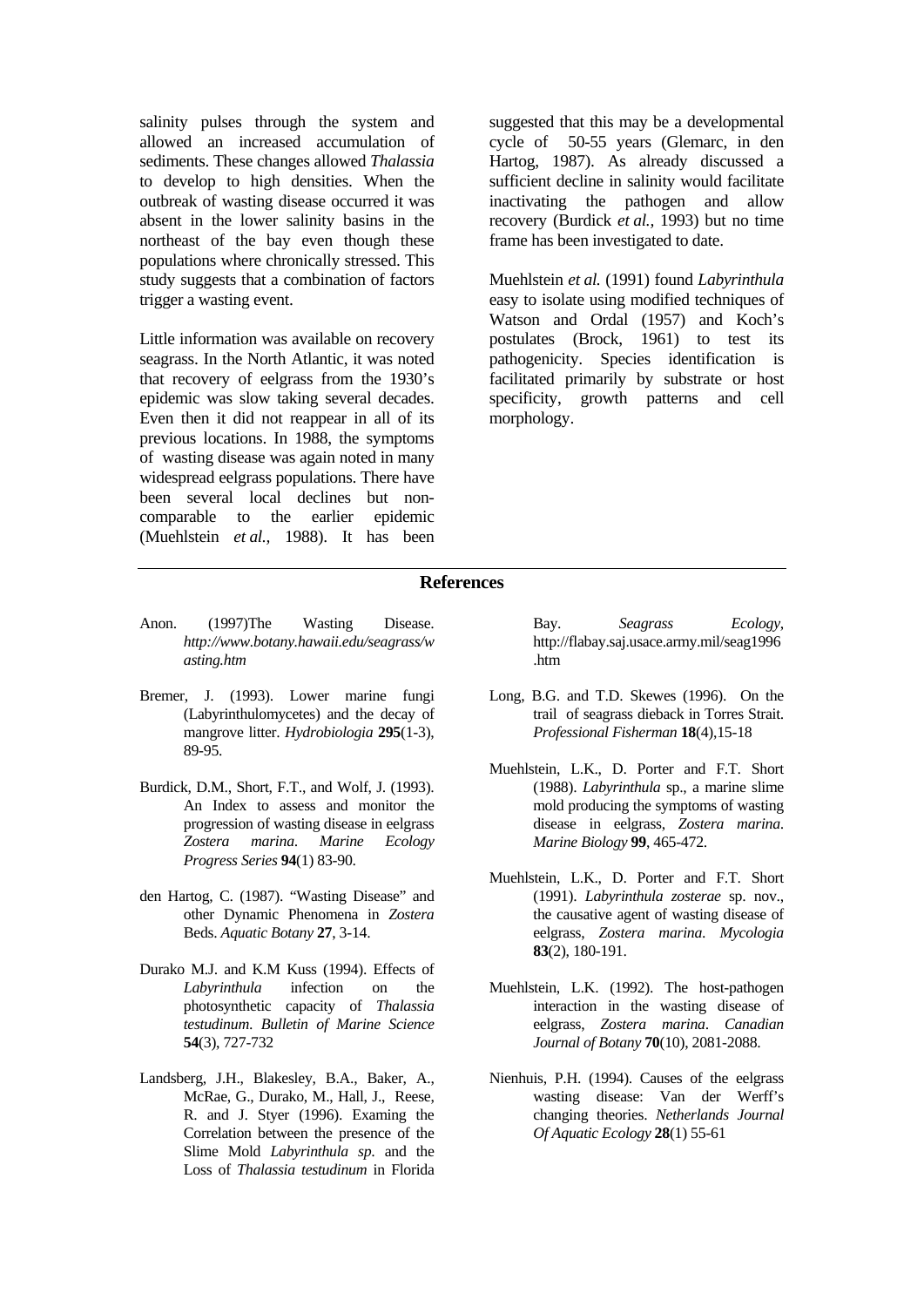- Pitcher, R and M. Bishop (1994). The Torres Strait Lobster Fishery. Fisheries Assessment Report, Eds: Torres St
- Short, F.T., Porter, D., Iizumi, H. and K. Aioi (1993). Occurrence of the eelgrass pathogen *Labyrinthula zosterae* in Japan. *Diseases of Aquatic Organisms* **16**, 73- 77.
- Vergeer, L.H.T and C. den Hartog (1994). Omnipresence of Labyrinthulacae in seagrasses *Aquatic Botany* **48**, 1-20.
- Ulken, A. (1986). Estimation of thraustochytrid propagules in two mangrove swamps. *Botanica marina*. **29**(2), 85-89
- Ulken, A., Viquez, R., Valiente, C. and M. Campos (1990). Revista de biologia tropical **38**(2A), 243-250.
- Vergeer, L.H.T., Aarts, T.L. and J.D. DeGroot (1995). The 'wasting disease and the effect of abiotic factors (light intensity, temperature, salinity) and infection with

Labyrinthula zosterae on the content of *Zostera marina* shoots. *Aquatic Botany* **52**(1-2), 35-40.

- Walker, D.I. and A.J. McComb (1992). Seagrass Degradation in Australia Coastal Waters. *Marine Pollution Bulletin* **25**, 191-195.
- Wnuczynski, M (1996). The Influence of Water Quality on the Virulence of the Seagrass Pathogen, *Labyrinthula*. Report to the Cooloola Fisherman's Festival Association Inc., Oueensland Commercial Fisherman's Association
- Wnuczynski, M., (1997). What causes periodic declines in seagrass ? *The Queensland Fisherman* **15**(6), 17-18
- Wnuczynski, M., (1997). Seagrass important to coastal aquatic ecosystems. *The Queensland Fisherman* **15**(7), 22-23

#### **Appendix One**

List of 11 species of seagrass and their locations from which *Labyrinthula* was isolated during investigations by Vergeer and den Hartog (1994).

| Zostera marina            | Exmouth, England                               |
|---------------------------|------------------------------------------------|
| Zostera mucronata         | Swan River, Perth, Western Australia           |
| Heterozostera tasmanica   | Whitfords area, Mullaloo pl. Western Australia |
| Posidonia oceanica        | Gallipoli, Italy                               |
| <i>Halodule uninervis</i> | Mombasa, Kenya                                 |
| Cymodocea nodosa          | Taranto, Italy                                 |
| Syringodum isoetifolium   | Mombasa, Kenya                                 |
| Thalassodendron ciliatum  | Mombasa, Kenya                                 |
| Ruppia cirrhosa           | The Fleet, England                             |
| Thalassia testudinum      | Curacao, Netherlands Antilles                  |
| Halophila ovalis          | Whitfords area, Mullaloo pl. Western Australia |